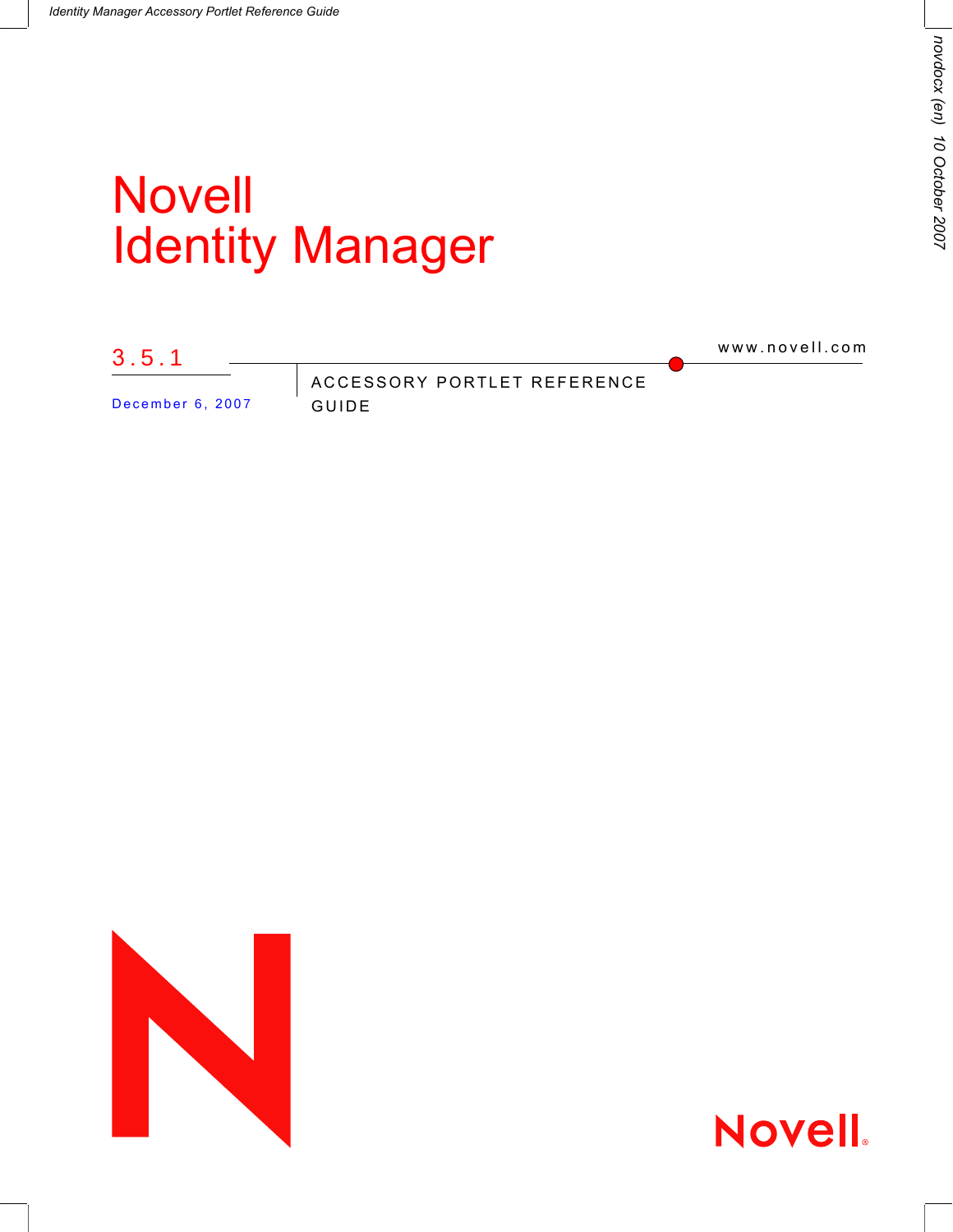#### **Legal Notices**

Novell, Inc. makes no representations or warranties with respect to the contents or use of this documentation, and specifically disclaims any express or implied warranties of merchantability or fitness for any particular purpose. Further, Novell, Inc. reserves the right to revise this publication and to make changes to its content, at any time, without obligation to notify any person or entity of such revisions or changes.

Further, Novell, Inc. makes no representations or warranties with respect to any software, and specifically disclaims any express or implied warranties of merchantability or fitness for any particular purpose. Further, Novell, Inc. reserves the right to make changes to any and all parts of Novell software, at any time, without any obligation to notify any person or entity of such changes.

Any products or technical information provided under this Agreement may be subject to U.S. export controls and the trade laws of other countries. You agree to comply with all export control regulations and to obtain any required licenses or classification to export, re-export or import deliverables. You agree not to export or re-export to entities on the current U.S. export exclusion lists or to any embargoed or terrorist countries as specified in the U.S. export laws. You agree to not use deliverables for prohibited nuclear, missile, or chemical biological weaponry end uses. Please refer to www.novell.com/info/exports/ for more information on exporting Novell software. Novell assumes no responsibility for your failure to obtain any necessary export approvals.

Copyright © 1997, 1998, 1999, 2000, 2001, 2002, 2003, 2004-2005 Novell, Inc. All rights reserved. No part of this publication may be reproduced, photocopied, stored on a retrieval system, or transmitted without the express written consent of the publisher.

Novell, Inc. has intellectual property rights relating to technology embodied in the product that is described in this document. In particular, and without limitation, these intellectual property rights may include one or more of the U.S. patents listed at http://www.novell.com/company/legal/patents/ and one or more additional patents or pending patent applications in the U.S. and in other countries.

Title to the Software and its documentation, and patents, copyrights and all other property rights applicable thereto, shall at all times remain solely and exclusively with Novell and its licensors, and you shall not take any action inconsistent with such title. The Software is protected by copyright laws and international treaty provisions. You shall not remove any copyright notices or other proprietary notices from the Software or its documentation, and you must reproduce such notices on all copies or extracts of the Software or its documentation. You do not acquire any rights of ownership in the Software.

Novell, Inc. 404 Wyman Street, Suite 500 Waltham, MA 02451 U.S.A. www.novell.com

*Online Documentation:* To access the online documentation for this and other Novell products, and to get updates, see www.novell.com/documentation.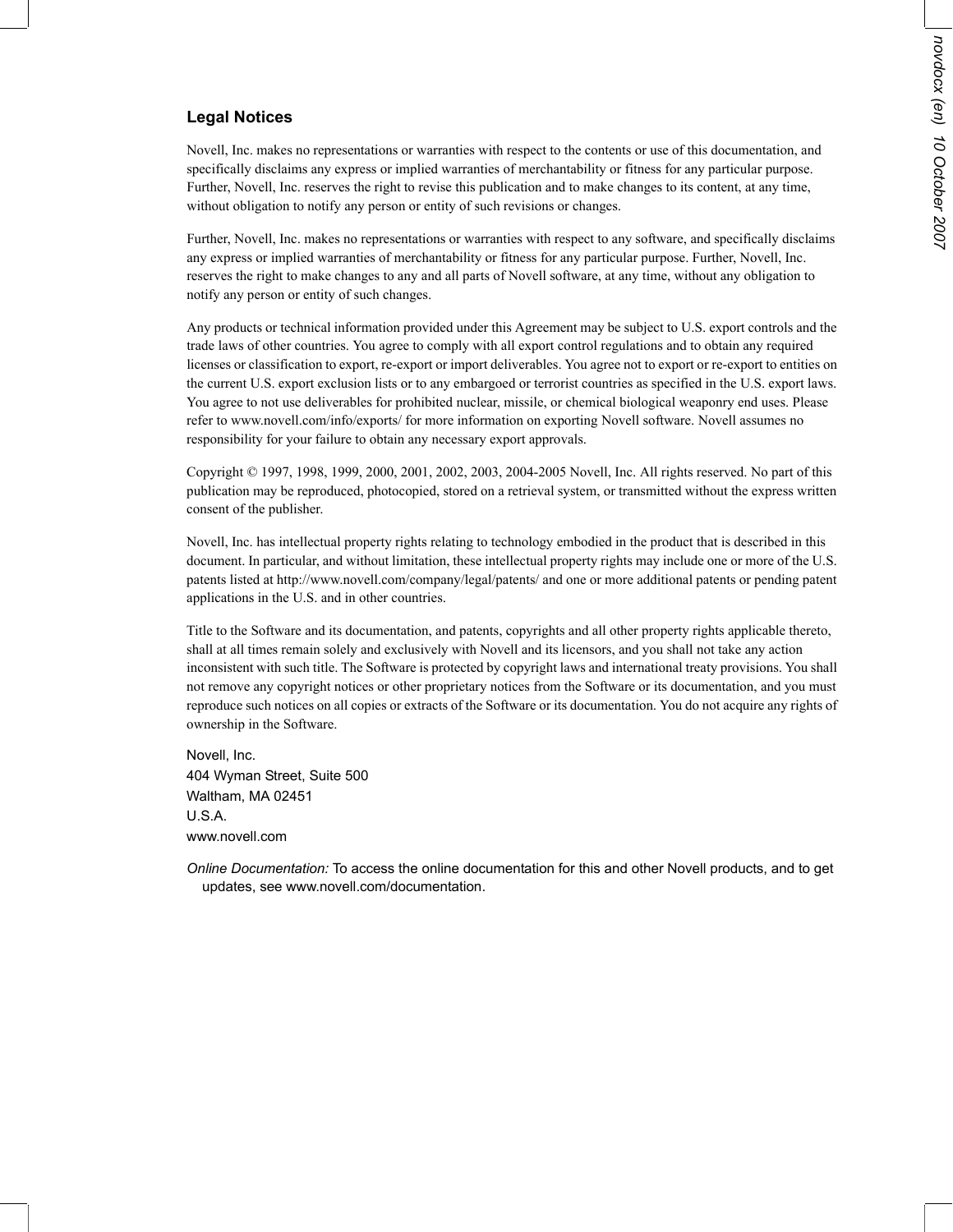#### **Novell Trademarks**

Novell is a registered trademark of Novell, Inc., in the United States and other countries. SUSE is a registered trademark of Novell, Inc., in the United States and other countries.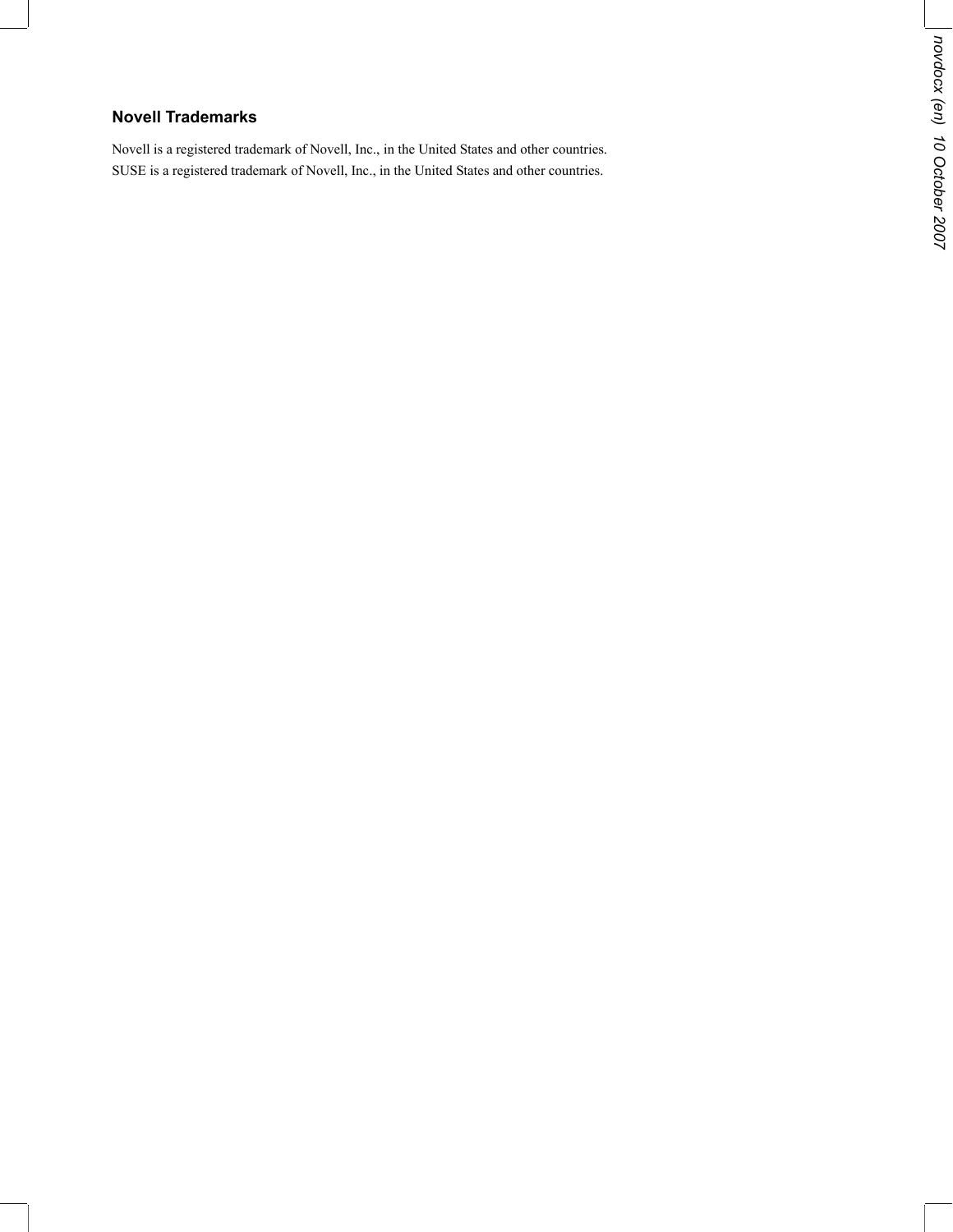#### **Third-Party Materials**

All third-party trademarks are the property of their respective owners.

#### **Third-Party Software Legal Notices**

*The Apache Software License, Version 1.1*

Copyright (c) 2000 The Apache Software Foundation. All rights reserved.

- Redistribution and use in source and binary forms, with or without modification, are permitted provided that the following conditions are met:
- 1. Redistributions of source code must retain the above copyright notice, this list of conditions and the following disclaimer.
- 2. Redistributions in binary form must reproduce the above copyright notice, this list of conditions and the following disclaimer in the documentation and/or other materials provided with the distribution.
- 3. The end-user documentation included with the redistribution, if any, must include the following acknowledgment: "This product includes software developed by the Apache Software Foundation (http://www.apache.org/)."
- Alternately, this acknowledgment may appear in the software itself, if and wherever such third-party acknowledgments normally appear.
- 4. The names "Apache" and "Apache Software Foundation" must not be used to endorse or promote products derived from this software without prior written permission. For written permission, please contact apache@apache.org.
- 5. Products derived from this software may not be called "Apache", nor may "Apache" appear in their name, without prior written permission of the Apache Software Foundation.
- THIS SOFTWARE IS PROVIDED ``AS IS'' AND ANY EXPRESSED OR IMPLIED WARRANTIES, INCLUDING, BUT NOT LIMITED TO, THE IMPLIED WARRANTIES OF MERCHANTABILITY AND FITNESS FOR A PARTICULAR PURPOSE ARE DISCLAIMED. IN NO EVENT SHALL THE APACHE SOFTWARE FOUNDATION OR ITS CONTRIBUTORS BE LIABLE FOR ANY DIRECT, INDIRECT, INCIDENTAL, SPECIAL, EXEMPLARY, OR CONSEQUENTIAL DAMAGES (INCLUDING, BUT NOT LIMITED TO, PROCUREMENT OF SUBSTITUTE GOODS OR SERVICES; LOSS OF USE, DATA, OR PROFITS; OR BUSINESS INTERRUPTION) HOWEVER CAUSED AND ON ANY THEORY OF LIABILITY, WHETHER IN CONTRACT, STRICT LIABILITY, OR TORT (INCLUDING NEGLIGENCE OR OTHERWISE) ARISING IN ANY WAY OUT OF THE USE OF THIS SOFTWARE, EVEN IF ADVISED OF THE POSSIBILITY OF SUCH DAMAGE.

*Autonomy*

Copyright ©1996-2000 Autonomy, Inc.

*Bouncy Castle*

License Copyright (c) 2000 - 2004 The Legion Of The Bouncy Castle (http://www.bouncycastle.org)

- Permission is hereby granted, free of charge, to any person obtaining a copy of this software and associated documentation files (the "Software"), to deal in the Software without restriction, including without limitation the rights to use, copy, modify, merge, publish, distribute, sublicense, and/or sell copies of the Software, and to permit persons to whom the Software is furnished to do so, subject to the following conditions:
- The above copyright notice and this permission notice shall be included in all copies or substantial portions of the Software.
- THE SOFTWARE IS PROVIDED "AS IS", WITHOUT WARRANTY OF ANY KIND, EXPRESS OR IMPLIED, INCLUDING BUT NOT LIMITED TO THE WARRANTIES OF MERCHANTABILITY, FITNESS FOR A PARTICULAR PURPOSE AND NONINFRINGEMENT. IN NO EVENT SHALL THE AUTHORS OR COPYRIGHT HOLDERS BE LIABLE FOR ANY CLAIM, DAMAGES OR OTHER LIABILITY, WHETHER IN AN ACTION OF CONTRACT, TORT OR OTHERWISE, ARISING FROM, OUT OF OR IN CONNECTION WITH THE SOFTWARE OR THE USE OR OTHER DEALINGS IN THE SOFTWARE.

#### *Castor Library*

The original license is found at http://www.castor.org/license.html

The code of this project is released under a BSD-like license [license.txt]: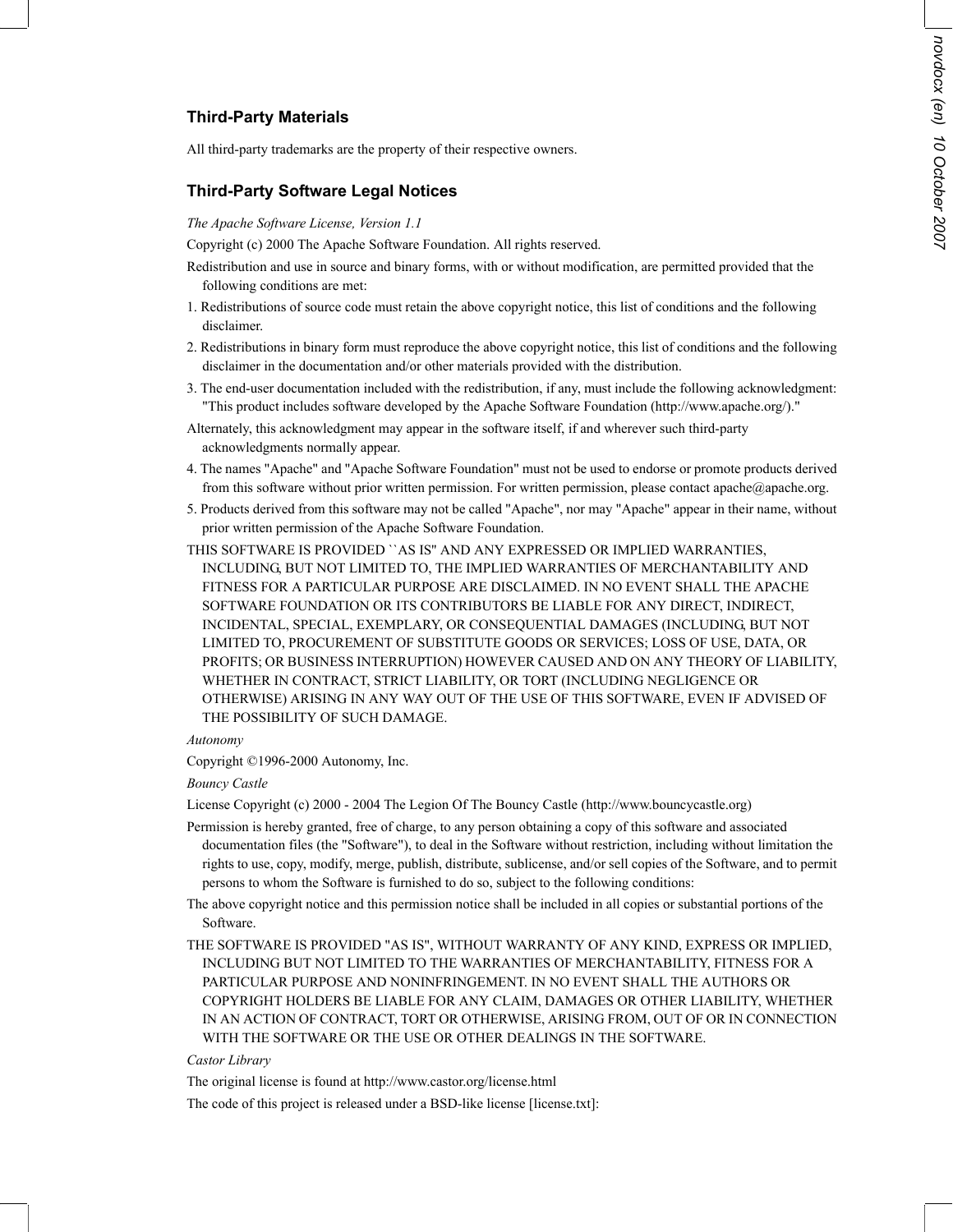Copyright 1999-2004 (C) Intalio Inc., and others. All Rights Reserved.

Redistribution and use of this software and associated documentation ("Software"), with or without modification, are permitted provided that the following conditions are met:

- 1. Redistributions of source code must retain copyright statements and notices. Redistributions must also contain a copy of this document.
- 2. Redistributions in binary form must reproduce the above copyright notice, this list of conditions and the following disclaimer in the documentation and/or other materials provided with the distribution.
- 3. The name "ExoLab" must not be used to endorse or promote products derived from this Software without prior written permission of Intalio Inc. For written permission, please contact info@exolab.org.
- 4. Products derived from this Software may not be called "Castor" nor may "Castor" appear in their names without prior written permission of Intalio Inc. Exolab, Castor and Intalio are trademarks of Intalio Inc.
- 5. Due credit should be given to the ExoLab? Project (http://www.exolab.org/).

THIS SOFTWARE IS PROVIDED BY INTALIO AND CONTRIBUTORS ``AS IS'' AND ANY EXPRESSED OR IMPLIED WARRANTIES, INCLUDING, BUT NOT LIMITED TO, THE IMPLIED WARRANTIES OF MERCHANTABILITY AND FITNESS FOR A PARTICULAR PURPOSE ARE DISCLAIMED. IN NO EVENT SHALL INTALIO OR ITS CONTRIBUTORS BE LIABLE FOR ANY DIRECT, INDIRECT, INCIDENTAL, SPECIAL, EXEMPLARY, OR CONSEQUENTIAL DAMAGES (INCLUDING, BUT NOT LIMITED TO, PROCUREMENT OF SUBSTITUTE GOODS OR SERVICES; LOSS OF USE, DATA, OR PROFITS; OR BUSINESS INTERRUPTION) HOWEVER CAUSED AND ON ANY THEORY OF LIABILITY, WHETHER IN CONTRACT, STRICT LIABILITY, OR TORT (INCLUDING NEGLIGENCE OR OTHERWISE) ARISING IN ANY WAY OUT OF THE USE OF THIS SOFTWARE, EVEN IF ADVISED OF THE POSSIBILITY OF SUCH DAMAGE.

#### *Indiana University Extreme! Lab Software License*

Copyright (c) 2002 Extreme! Lab, Indiana University. All rights reserved.

- Redistribution and use in source and binary forms, with or without modification, are permitted provided that the following conditions are met:
- 1. Redistributions of source code must retain the above copyright notice, this list of conditions and the following disclaimer.
- 2. Redistributions in binary form must reproduce the above copyright notice, this list of conditions and the following disclaimer in the documentation and/or other materials provided with the distribution.
- 3. The end-user documentation included with the redistribution, if any, must include the following acknowledgment: "This product includes software developed by the Indiana University Extreme! Lab (http:// www.extreme.indiana.edu/)."
- Alternately, this acknowledgment may appear in the software itself, if and wherever such third-party acknowledgments normally appear.
- 4. The names "Indiana University" and "Indiana University Extreme! Lab" must not be used to endorse or promote products derived from this software without prior written permission. For written permission, please contact http:/ /www.extreme.indiana.edu/.
- 5. Products derived from this software may not use "Indiana University" name nor may "Indiana University" appear in their name, without prior written permission of the Indiana University.
- THIS SOFTWARE IS PROVIDED "AS IS" AND ANY EXPRESSED OR IMPLIED WARRANTIES, INCLUDING, BUT NOT LIMITED TO, THE IMPLIED WARRANTIES OF MERCHANTABILITY AND FITNESS FOR A PARTICULAR PURPOSE ARE DISCLAIMED. IN NO EVENT SHALL THE AUTHORS, COPYRIGHT HOLDERS OR ITS CONTRIBUTORS BE LIABLE FOR ANY DIRECT, INDIRECT, INCIDENTAL, SPECIAL, EXEMPLARY, OR CONSEQUENTIAL DAMAGES (INCLUDING, BUT NOT LIMITED TO, PROCUREMENT OF SUBSTITUTE GOODS OR SERVICES; LOSS OF USE, DATA, OR PROFITS; OR BUSINESS INTERRUPTION) HOWEVER CAUSED AND ON ANY THEORY OF LIABILITY, WHETHER IN CONTRACT, STRICT LIABILITY, OR TORT (INCLUDING NEGLIGENCE OR OTHERWISE) ARISING IN ANY WAY OUT OF THE USE OF THIS SOFTWARE, EVEN IF ADVISED OF THE POSSIBILITY OF SUCH DAMAGE.

*JDOM.JAR*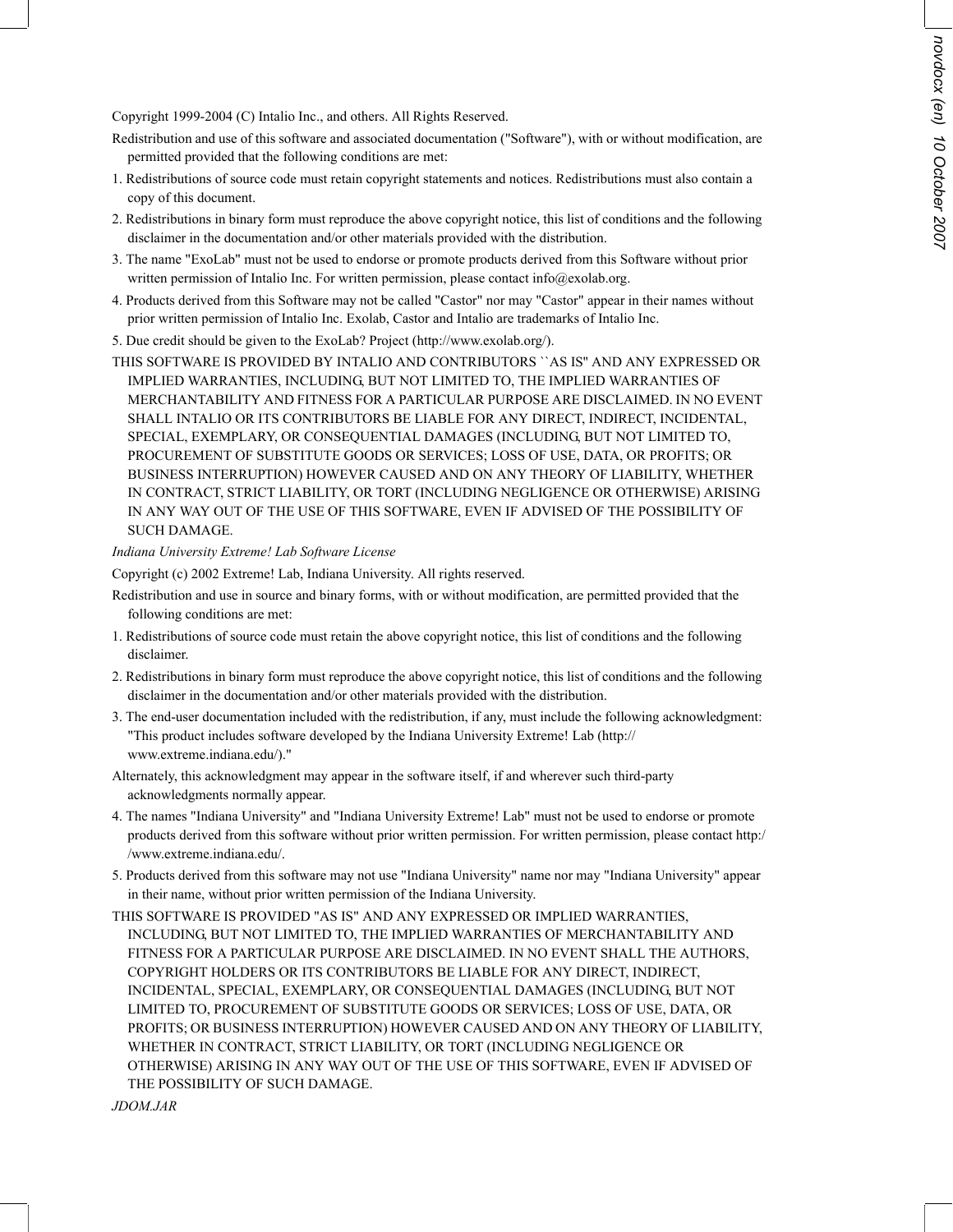Copyright (C) 2000-2002 Brett McLaughlin & Jason Hunter. All rights reserved.

- Redistribution and use in source and binary forms, with or without modification, are permitted provided that the following conditions are met:
- 1. Redistributions of source code must retain the above copyright notice, this list of conditions, and the following disclaimer.
- 2. Redistributions in binary form must reproduce the above copyright notice, this list of conditions, and the disclaimer that follows these conditions in the documentation and/or other materials provided with the distribution.
- 3. The name "JDOM" must not be used to endorse or promote products derived from this software without prior written permission. For written permission, please contact license $\omega$  dom.org.
- 4. Products derived from this software may not be called "JDOM", nor may "JDOM" appear in their name, without prior written permission from the JDOM Project Management (pm@jdom.org).
- In addition, we request (but do not require) that you include in the end-user documentation provided with the redistribution and/or in the software itself an acknowledgement equivalent to the following: "This product includes software developed by the JDOM Project (http://www.jdom.org/)."

Alternatively, the acknowledgment may be graphical using the logos available at http://www.jdom.org/images/logos. THIS SOFTWARE IS PROVIDED ``AS IS'' AND ANY EXPRESSED OR IMPLIED WARRANTIES, INCLUDING, BUT NOT LIMITED TO, THE IMPLIED WARRANTIES OF MERCHANTABILITY AND FITNESS FOR A PARTICULAR PURPOSE ARE DISCLAIMED. IN NO EVENT SHALL THE JDOM AUTHORS OR THE PROJECT CONTRIBUTORS BE LIABLE FOR ANY DIRECT, INDIRECT, INCIDENTAL, SPECIAL, EXEMPLARY, OR CONSEQUENTIAL DAMAGES (INCLUDING, BUT NOT LIMITED TO, PROCUREMENT OF SUBSTITUTE GOODS OR SERVICES; LOSS OF USE, DATA, OR PROFITS; OR BUSINESS INTERRUPTION) HOWEVER CAUSED AND ON ANY THEORY OF LIABILITY, WHETHER IN CONTRACT, STRICT LIABILITY, OR TORT (INCLUDING NEGLIGENCE OR OTHERWISE) ARISING IN ANY WAY OUT OF THE USE OF THIS SOFTWARE, EVEN IF ADVISED OF THE POSSIBILITY OF SUCH DAMAGE.

#### *Phaos*

This Software is derived in part from the SSLavaTM Toolkit, which is Copyright ©1996-1998 by Phaos Technology Corporation. All Rights Reserved. Customer is prohibited from accessing the functionality of the Phaos software.

#### *W3C*

#### W3C® SOFTWARE NOTICE AND LICENSE

- This work (and included software, documentation such as READMEs, or other related items) is being provided by the copyright holders under the following license. By obtaining, using and/or copying this work, you (the licensee) agree that you have read, understood, and will comply with the following terms and conditions.
- Permission to copy, modify, and distribute this software and its documentation, with or without modification, for any purpose and without fee or royalty is hereby granted, provided that you include the following on ALL copies of the software and documentation or portions thereof, including modifications:
- 1. The full text of this NOTICE in a location viewable to users of the redistributed or derivative work.
- 2. Any pre-existing intellectual property disclaimers, notices, or terms and conditions. If none exist, the W3C Software Short Notice should be included (hypertext is preferred, text is permitted) within the body of any redistributed or derivative code.
- 3. Notice of any changes or modifications to the files, including the date changes were made. (We recommend you provide URIs to the location from which the code is derived.)
- THIS SOFTWARE AND DOCUMENTATION IS PROVIDED "AS IS," AND COPYRIGHT HOLDERS MAKE NO REPRESENTATIONS OR WARRANTIES, EXPRESS OR IMPLIED, INCLUDING BUT NOT LIMITED TO, WARRANTIES OF MERCHANTABILITY OR FITNESS FOR ANY PARTICULAR PURPOSE OR THAT THE USE OF THE SOFTWARE OR DOCUMENTATION WILL NOT INFRINGE ANY THIRD PARTY PATENTS, COPYRIGHTS, TRADEMARKS OR OTHER RIGHTS.
- COPYRIGHT HOLDERS WILL NOT BE LIABLE FOR ANY DIRECT, INDIRECT, SPECIAL OR CONSEQUENTIAL DAMAGES ARISING OUT OF ANY USE OF THE SOFTWARE OR DOCUMENTATION.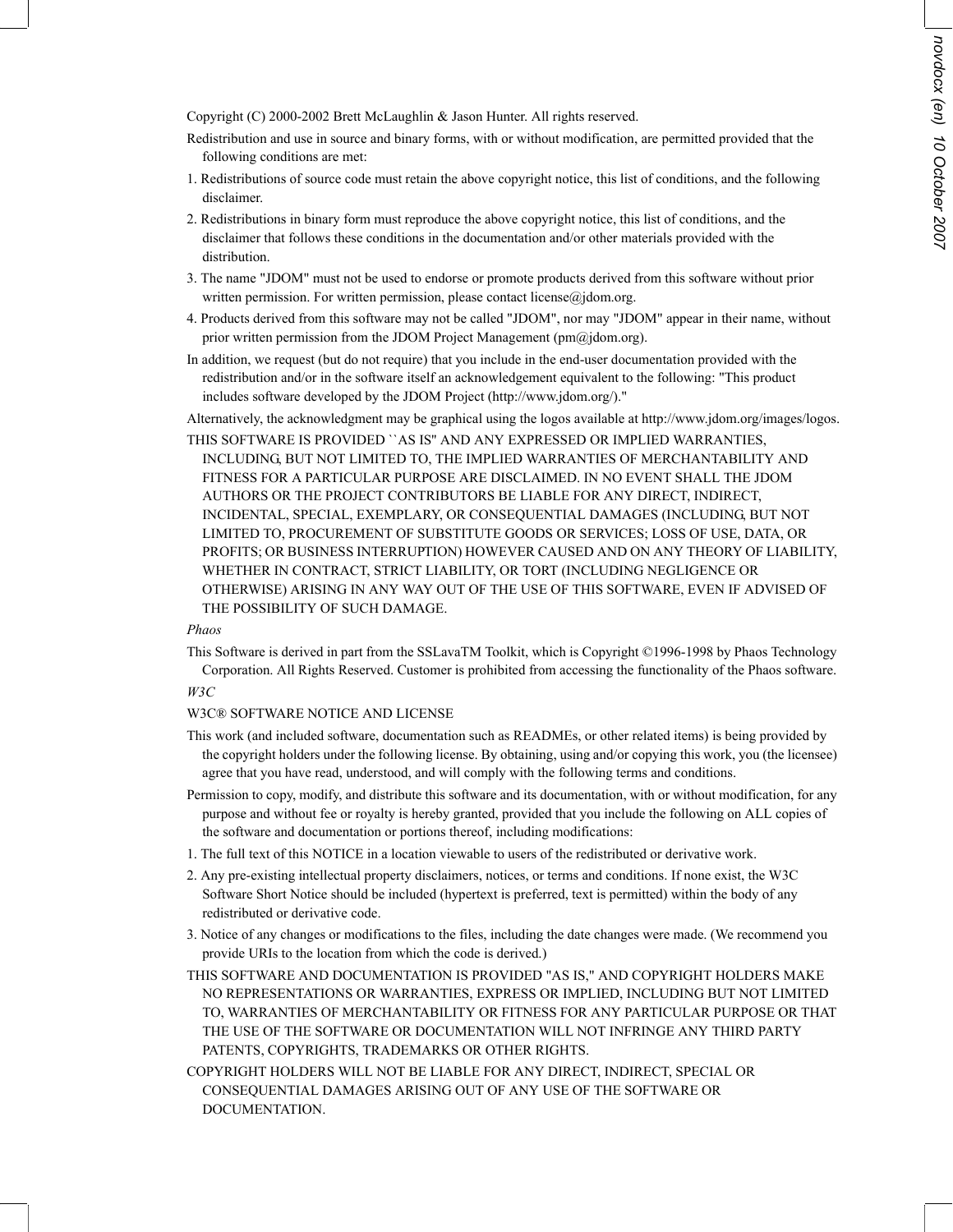The name and trademarks of copyright holders may NOT be used in advertising or publicity pertaining to the software without specific, written prior permission. Title to copyright in this software and any associated documentation will at all times remain with copyright holders.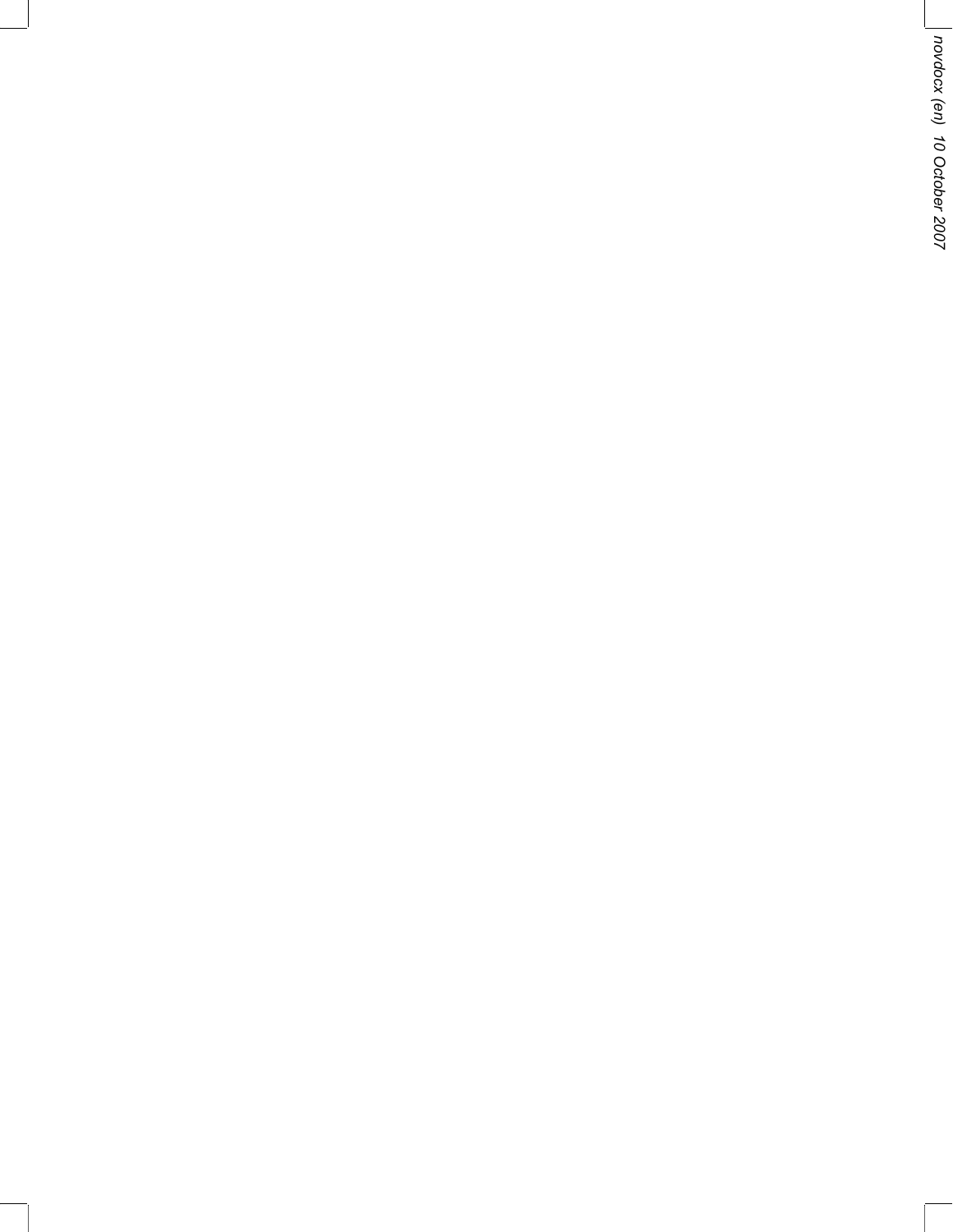## **Contents**

|              |                   | <b>About This Book</b>  |                                                                        | 13 |
|--------------|-------------------|-------------------------|------------------------------------------------------------------------|----|
| 1            |                   |                         | <b>About Accessory Portlets</b>                                        | 15 |
|              |                   |                         | <b>Part I Mail-Oriented Accessory Portlets</b>                         | 17 |
| $\mathbf{2}$ |                   | <b>Exchange Portlet</b> |                                                                        | 19 |
|              | 2.1<br>2.2<br>2.3 | 2.3.1<br>2.3.2          | Basic Authentication and Microsoft Internet Explorer Security Patch 21 |    |
| 3            |                   |                         | <b>Groupwise Calendar Portlet</b>                                      | 23 |
|              | 3.1<br>3.2<br>3.3 | 3.3.1<br>3.3.2<br>3.3.3 |                                                                        |    |
| 4            |                   |                         | <b>Groupwise Mail/Calendar Portlet</b>                                 | 27 |
|              | 4.1<br>4.2<br>4.3 | 4.3.1<br>4.3.2<br>4.3.3 |                                                                        |    |
| 5            |                   |                         | <b>Groupwise Mail Portlet</b>                                          | 31 |
|              | 5.1<br>5.2<br>5.3 | 5.3.1<br>5.3.2<br>5.3.3 |                                                                        |    |
| 6            |                   |                         | <b>Groupwise WebAccess Portlet</b>                                     | 35 |
|              | 6.1<br>6.2<br>6.3 | 6.3.1<br>6.3.2          |                                                                        |    |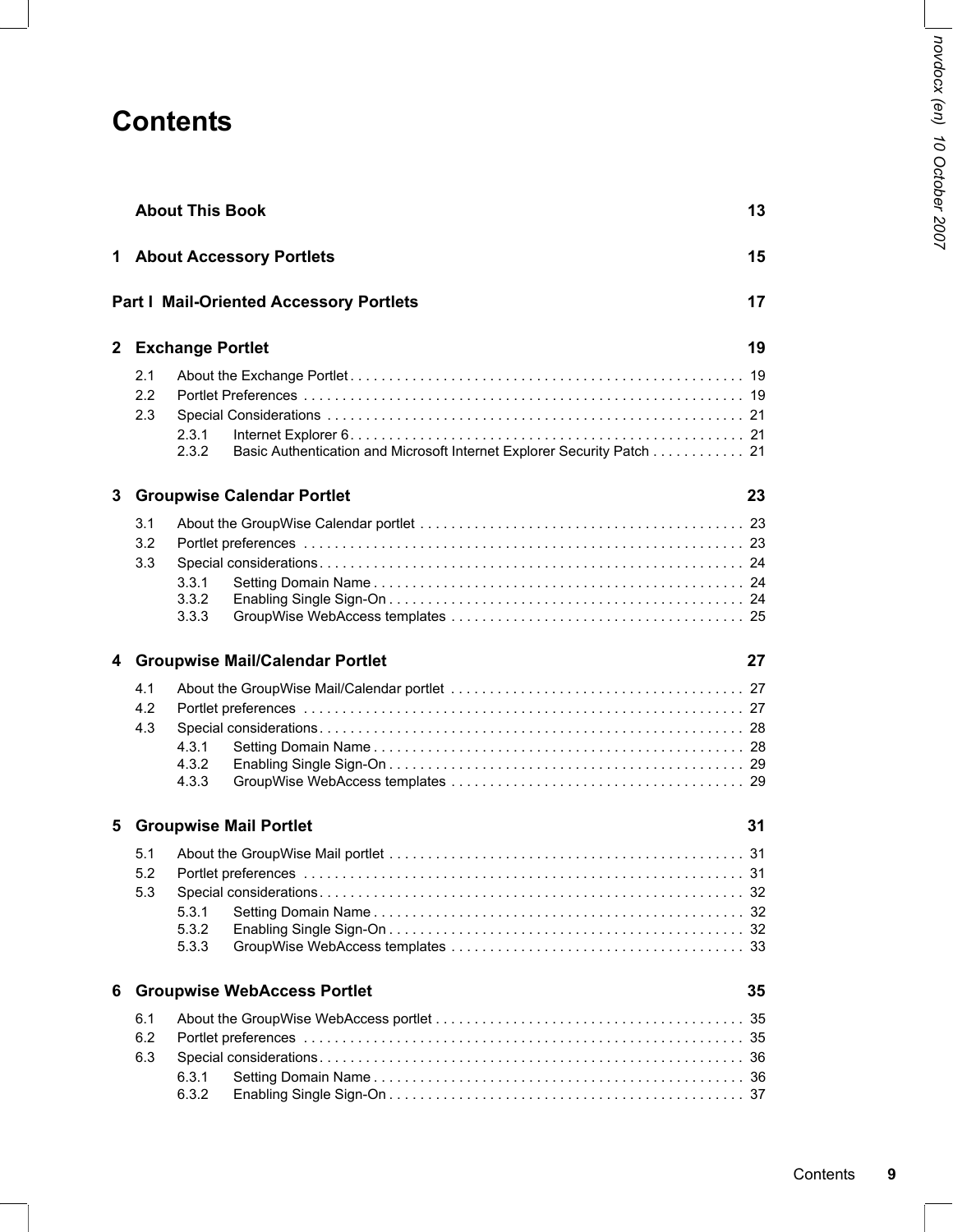|   |              | 6.3.3                      |                                                                                      |    |
|---|--------------|----------------------------|--------------------------------------------------------------------------------------|----|
| 7 |              | <b>Notes Portlet</b>       |                                                                                      | 39 |
|   | 7.1          |                            |                                                                                      |    |
|   | 7.2          |                            |                                                                                      |    |
|   | 7.3          |                            |                                                                                      |    |
|   |              | 7.3.1                      | Basic Authentication and Microsoft Internet Explorer Security Patch  40              |    |
|   |              | 7.3.2                      |                                                                                      |    |
| 8 |              | <b>Webmail Portlet</b>     |                                                                                      | 41 |
|   | 8.1          |                            |                                                                                      |    |
|   | 8.2          |                            |                                                                                      |    |
|   | 8.3          |                            |                                                                                      |    |
|   |              |                            |                                                                                      |    |
|   |              |                            | <b>Part II File-Oriented Accessory Portlets</b>                                      | 45 |
| 9 |              |                            | <b>NetStorage Portlet</b>                                                            | 47 |
|   | 9.1          |                            |                                                                                      |    |
|   | 9.2          |                            |                                                                                      |    |
|   | 9.3          |                            |                                                                                      |    |
|   |              | 9.3.1                      |                                                                                      |    |
|   |              | 9.3.2                      |                                                                                      |    |
|   |              | 9.3.3                      |                                                                                      |    |
|   |              |                            | <b>10 Network File Portlet</b>                                                       | 51 |
|   | 10.1         |                            |                                                                                      |    |
|   | 10.2         |                            |                                                                                      |    |
|   | 10.3         |                            |                                                                                      |    |
|   | 10.4         |                            | Running the NetworkFile portlet on Linux or Windows to access NetWare volumes 53     |    |
|   | 10.5         |                            |                                                                                      |    |
|   |              | 10.5.1                     | Configuring the portlet for accessing a user's home directory in a NetWare           |    |
|   |              | 10.5.2                     | Configuring the portlet for accessing files in a user's home directory in a Linux or |    |
|   |              |                            |                                                                                      |    |
|   |              | 10.5.3                     |                                                                                      |    |
|   |              | 10.5.4                     |                                                                                      |    |
|   |              |                            | <b>Part III Miscellaneous Accessory Portlets</b>                                     | 57 |
|   |              | <b>11 Bookmark Portlet</b> |                                                                                      | 59 |
|   |              |                            |                                                                                      |    |
|   | 11.1<br>11.2 |                            |                                                                                      |    |
|   |              |                            |                                                                                      |    |
|   |              |                            | <b>12 NNTP News Portlet</b>                                                          | 61 |
|   | 12.1         |                            |                                                                                      |    |
|   | 12.2         |                            |                                                                                      |    |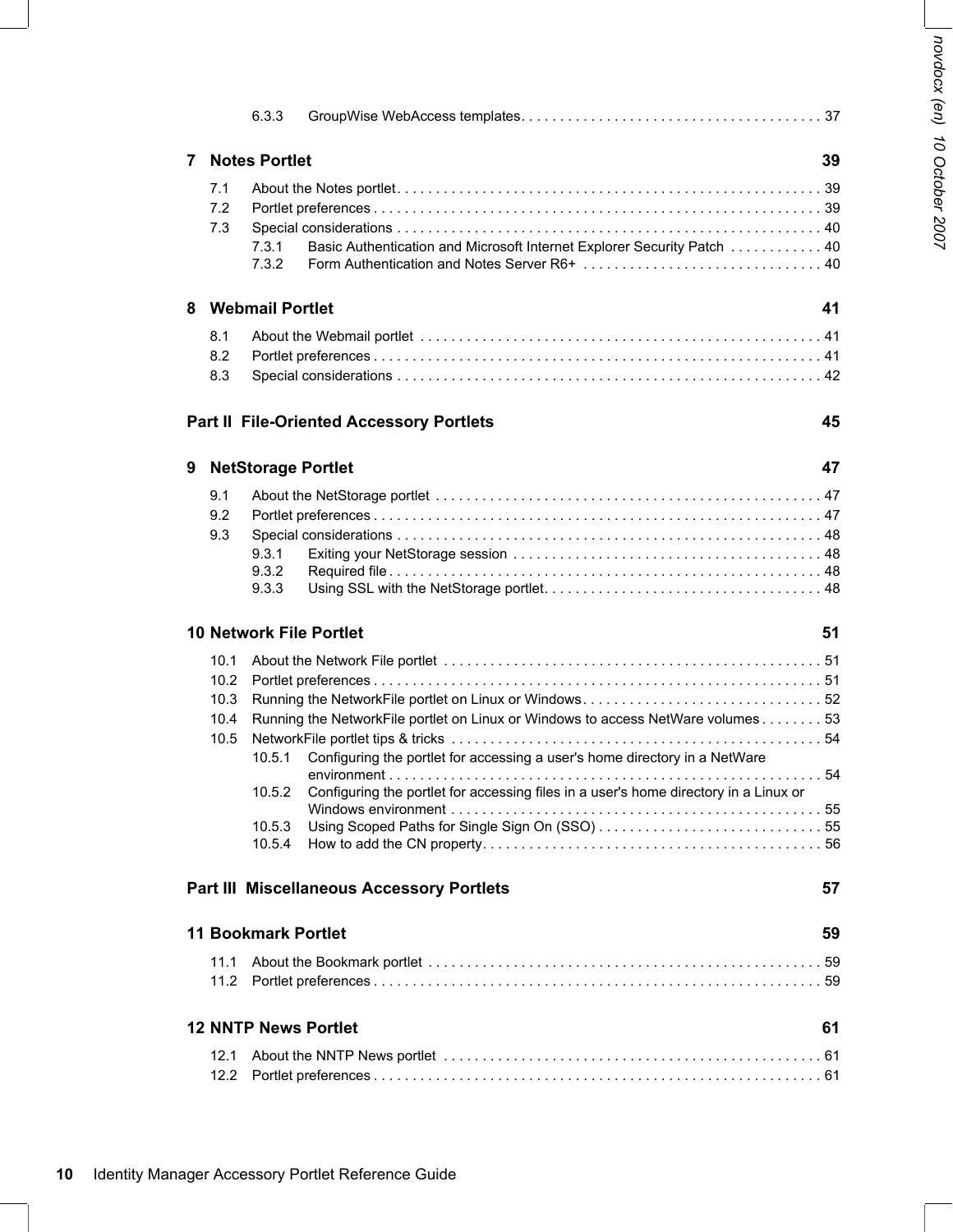|                      | <b>13 HTML Portlet</b>                                                                               | 63 |
|----------------------|------------------------------------------------------------------------------------------------------|----|
| 13.1<br>13.2<br>13.3 | 13.3.1                                                                                               |    |
|                      | <b>14 HTML Message Editor Portlet</b>                                                                | 67 |
| 14.1<br>14.2         | 14.2.1<br>14.2.2                                                                                     |    |
|                      | <b>15 IFrame Portlet</b>                                                                             | 69 |
| 15.1<br>15.2<br>15.3 | Basic Authentication and Microsoft Internet Explorer Security Patch 71<br>15.3.1                     |    |
|                      | <b>16 Message Portlet</b>                                                                            | 73 |
| 16.1<br>16.2         |                                                                                                      |    |
|                      | <b>17 RSS Newsfeed Portlet</b>                                                                       | 75 |
| 17.1<br>17.2         |                                                                                                      |    |
|                      | <b>18 Shortcut Launch Portlet</b>                                                                    | 77 |
| 18.1<br>18.2<br>18.3 | 18.3.1<br>18.3.2<br>Basic Authentication and Microsoft Internet Explorer Security Patch 81<br>18.3.3 |    |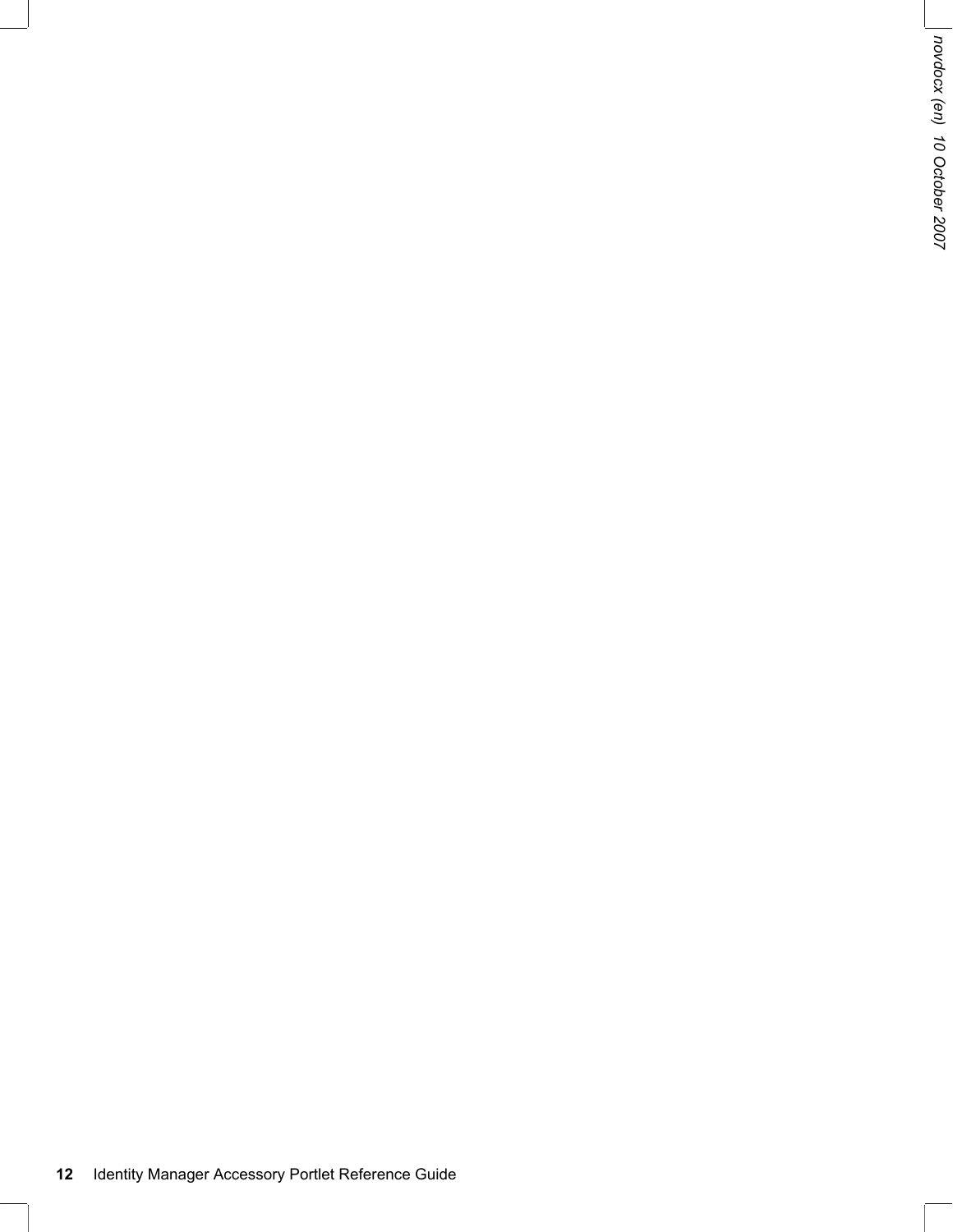# <span id="page-12-0"></span>**About This Book**

## **Purpose**

This book describes *accessory portlets* that you can use with Novell Identity Manager.

# **Audience**

The information in this book is for *administrators* of the Identity Manager user application interface.

## **Prerequisites**

This book assumes that you are using the *default configuration* of the user interface. Your version of the user interface might have been customized to look or operate differently from examples shown in this book.

Before you get started, you should *check with your system administrator* for details on any customizations you might encounter.

## **Organization**

This book organizes accessory portlet descriptions into three parts:

| Part                                    | <b>Portlets</b>                                                                                                            |
|-----------------------------------------|----------------------------------------------------------------------------------------------------------------------------|
| Mail-Oriented Accessory Portlets        | Exchange, GroupWise Calendar, Groupwise Mail/<br>Calendar, Groupwise Mail, Groupwise WebAccess,<br>LotusNotes, and Webmail |
| File System Accessory Portlets          | Net Storage and Network Files                                                                                              |
| <b>Miscellaneous Accessory Portlets</b> | Bookmark, NNTP News, HTML, HTML Message<br>Editor, iFrame, Message, RSS News, and Shortcut                                 |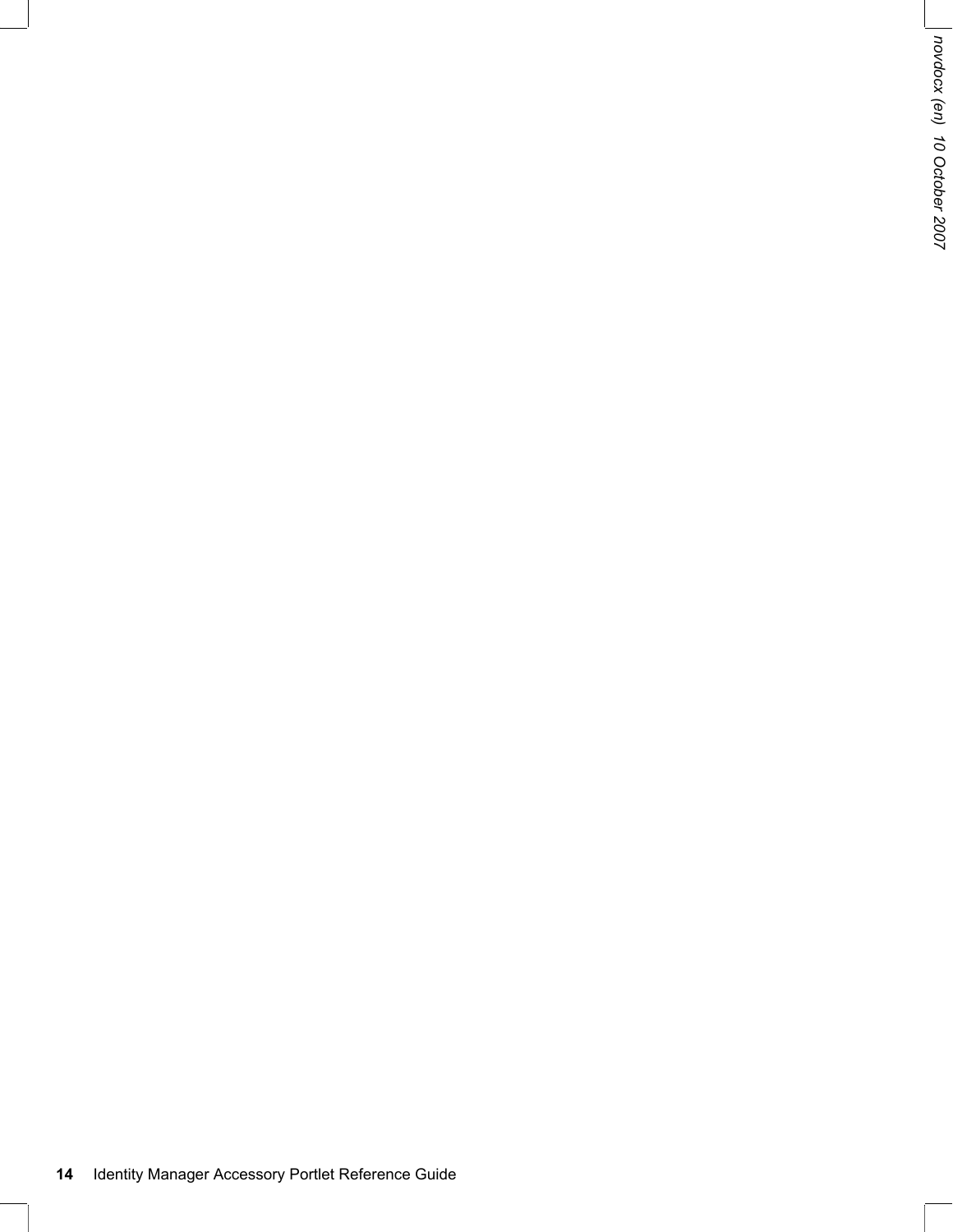# <span id="page-14-0"></span><sup>1</sup>**About Accessory Portlets**

The Novell Identity Manager product supplies a set of accessory portlets to complement the functionality of the product portlets. The accessory portlets are pluggable user interface elements that supply content for user interface pages.

The accessory portlets are:

- Exchange
- GroupWise Calendar
- GroupWise Mail/Calendar
- GroupWise Mail
- GroupWise WebAccess
- Notes
- Webmail
- Net Storage
- Network File
- Bookmark
- NNTP News
- HTML
- HTML Message Editor
- iFrame
- Message
- ◆ RSS News
- Shortcut Launch

This book provides reference information for the accessory portlets. For more information on portlets and on managing portlets, see the *Identity Manager User Application Administration Guide*. 1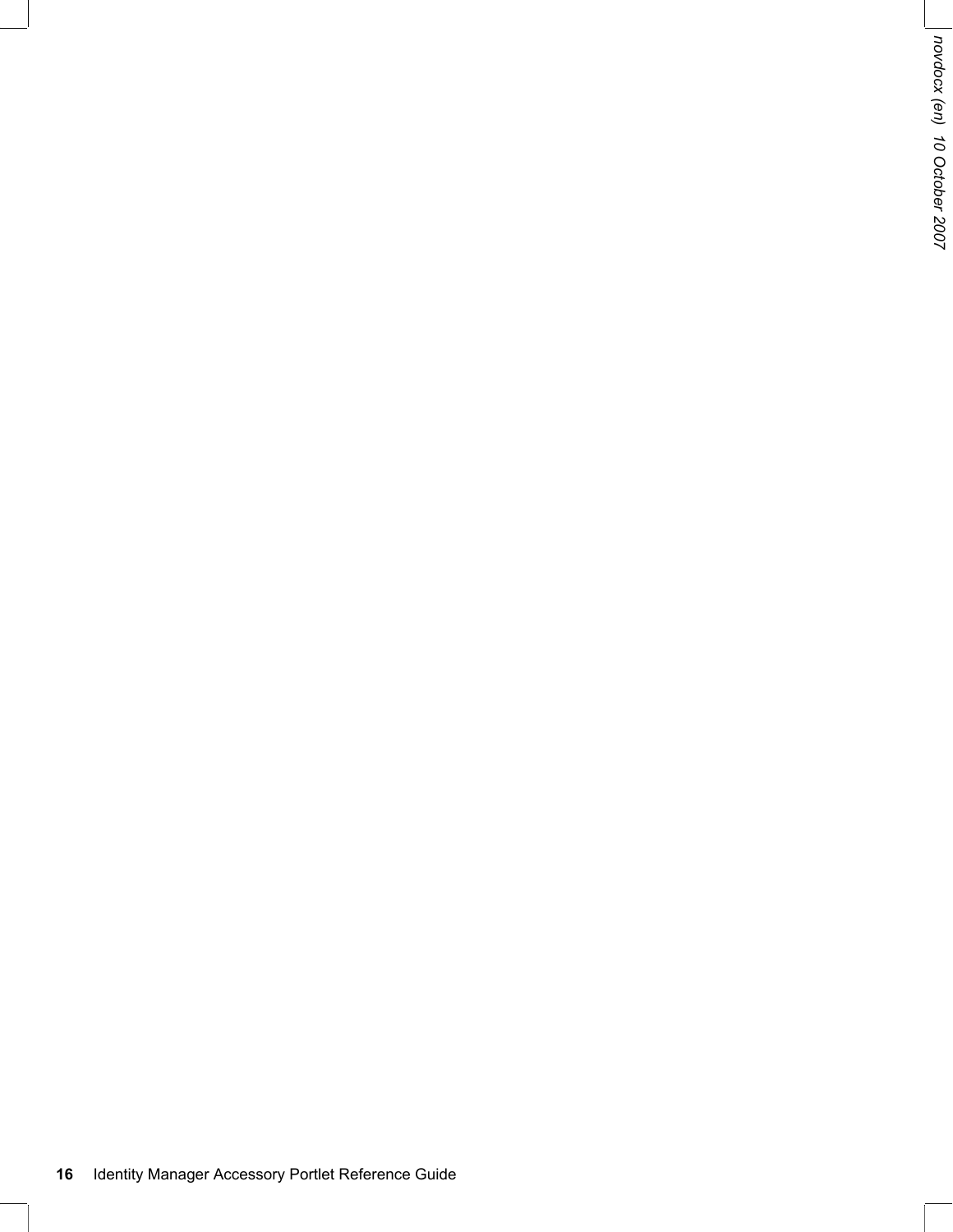# <span id="page-16-0"></span><sup>I</sup>**Mail-Oriented Accessory Portlets**

These chapters describe mail-related accessory portlets:

- [Chapter 2, "Exchange Portlet," on page 19](#page-18-3)
- [Chapter 3, "Groupwise Calendar Portlet," on page 23](#page-22-3)
- [Chapter 4, "Groupwise Mail/Calendar Portlet," on page 27](#page-26-3)
- [Chapter 5, "Groupwise Mail Portlet," on page 31](#page-30-3)
- [Chapter 6, "Groupwise WebAccess Portlet," on page 35](#page-34-3)
- [Chapter 7, "Notes Portlet," on page 39](#page-38-3)
- [Chapter 8, "Webmail Portlet," on page 41](#page-40-3)

I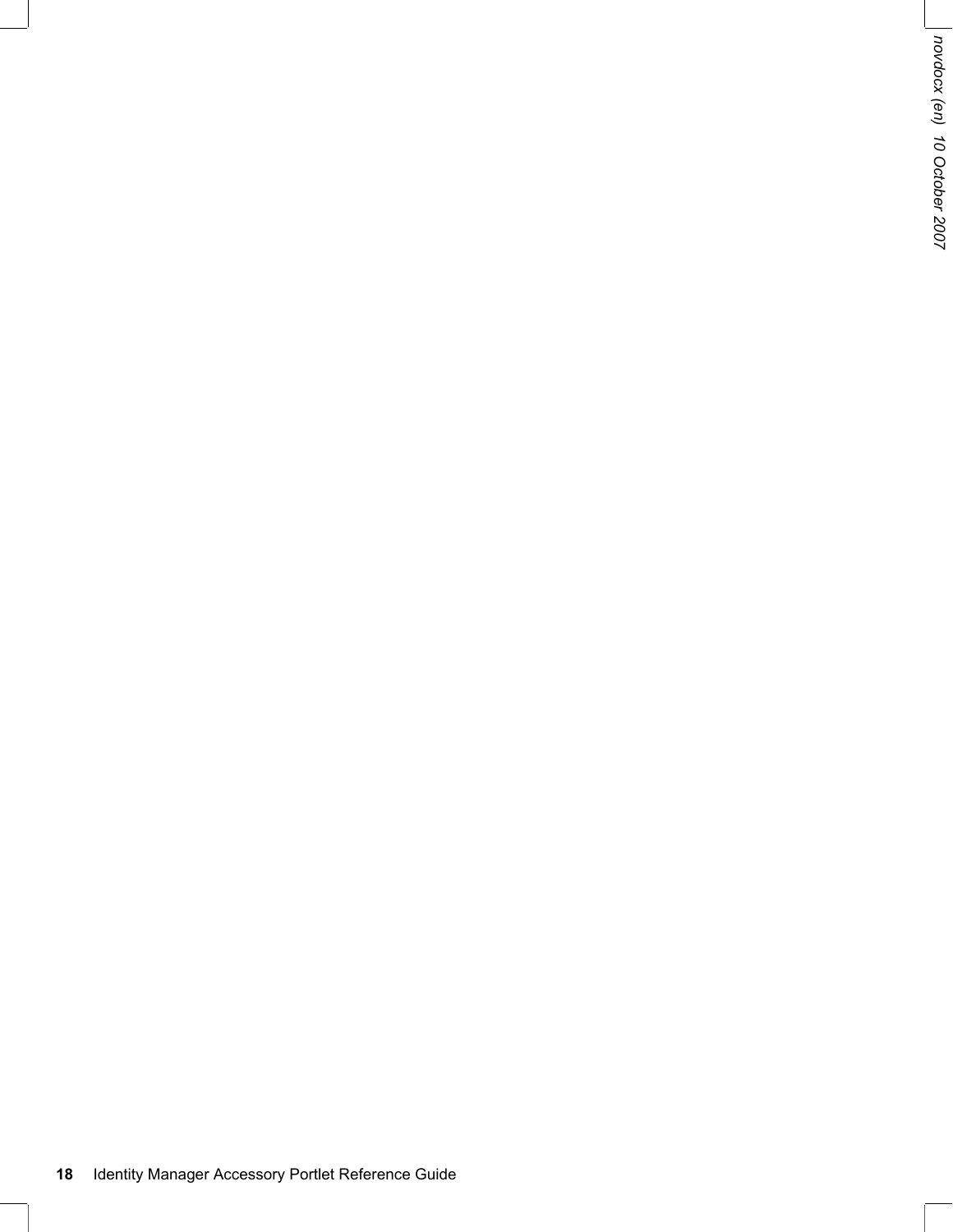# <span id="page-18-3"></span><span id="page-18-0"></span><sup>2</sup>**Exchange Portlet**

This chapter gives information on using the *Exchange* portlet.

## <span id="page-18-1"></span>**2.1 About the Exchange Portlet**

The Exchange portlet gives users access to the Microsoft Exchange calendar and messaging functions from their portals.

Portlet preferences can be set to adjust size and appearance of the portlet, as well as user mailbox and login information.

## <span id="page-18-2"></span>**2.2 Portlet Preferences**

For each Exchange preference, specify a value and the following settings:

| <b>Preference settings</b> | <b>Description</b>                                                       |
|----------------------------|--------------------------------------------------------------------------|
| Hide                       | When Hide is checked, this preference is not visible at runtime.         |
| Required                   | When Required is checked, this preference must be set at runtime.        |
| Read Only                  | When Read Only is checked, this preference cannot be changed at runtime. |

You can set values for the following Exchange preferences:

| Preference                                | What to specify                                                                                                                                                                                                                                                                                                                                           |
|-------------------------------------------|-----------------------------------------------------------------------------------------------------------------------------------------------------------------------------------------------------------------------------------------------------------------------------------------------------------------------------------------------------------|
| URL for Exchange Web Access Logon<br>Form | The URL for the Exchange Web Access Logon Form. This form<br>enables users to log into Exchange. Your Exchange<br>administrator can tell you the URL, which could be in a format<br>similar to http://exchange.company.com/exchange/<br>logonfrm.asp                                                                                                      |
| <b>URL/Form Parameters</b>                | Specify the parameters of the URL for the Exchange Web<br>Access Logon Form. Use the format NAME=VALUE, for<br>example mode=edit.                                                                                                                                                                                                                         |
|                                           | If Form Post is set to True, these parameters are submitted to<br>the destination URL as hidden form fields. Otherwise, they are<br>passed as URL parameters. Portlet authentication credentials<br>can be passed on a post (that is, Form Post is set to True) with<br>the following substitution strings: SPORTLET AUTH IDS and<br>\$PORTLET AUTH PWD\$ |
| Encode URL parameters                     | Choose whether to encode the specified URL parameters when<br>applicable. Encoding will be done as specified in the Encoding<br>preference.                                                                                                                                                                                                               |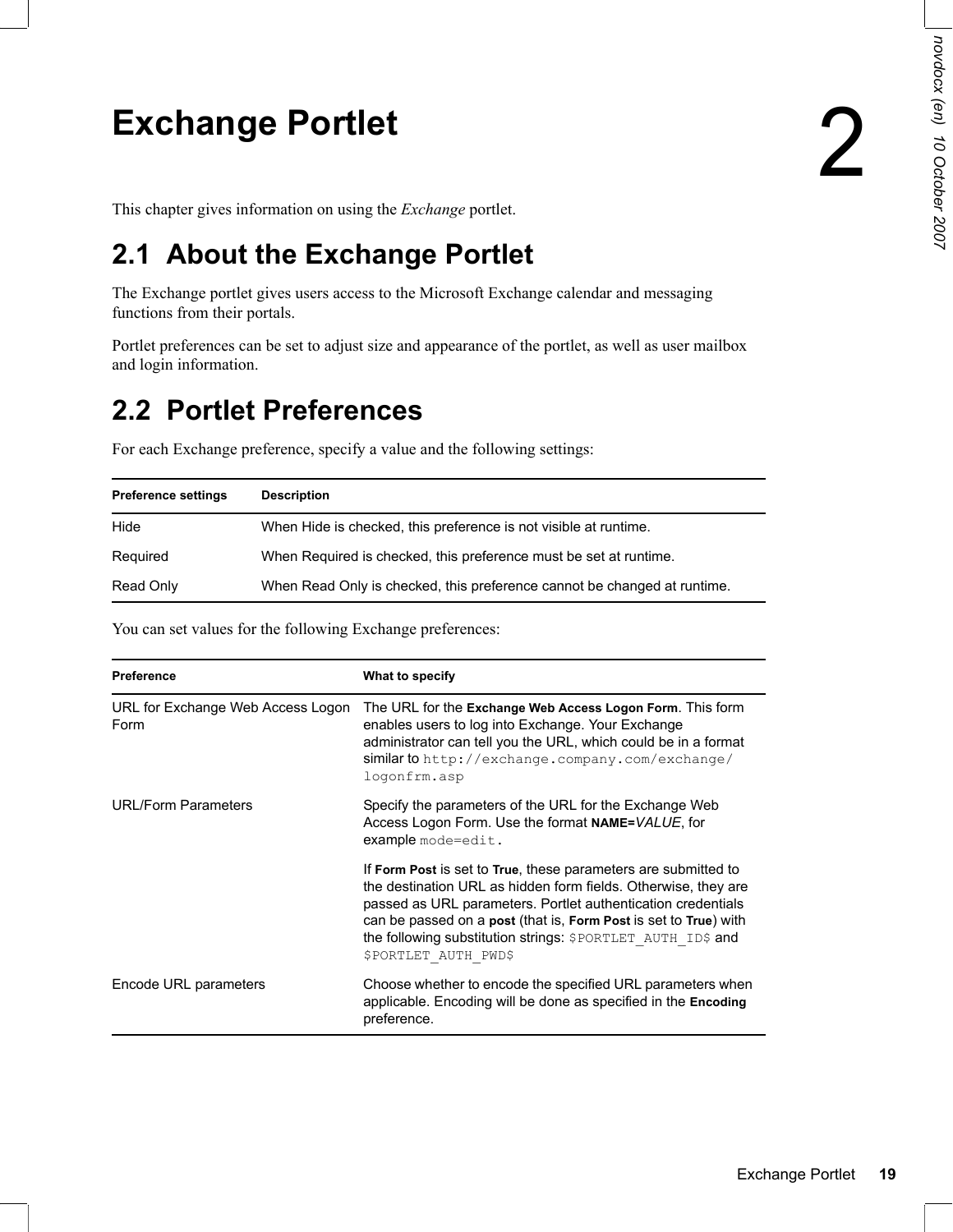| <b>Preference</b>                      | What to specify                                                                                                                                                                                                                                                                                                                                                                                                                                                                                                                                                                           |
|----------------------------------------|-------------------------------------------------------------------------------------------------------------------------------------------------------------------------------------------------------------------------------------------------------------------------------------------------------------------------------------------------------------------------------------------------------------------------------------------------------------------------------------------------------------------------------------------------------------------------------------------|
| Encoding                               | Defines the encoding scheme to use whenever URL encoding<br>is appropriate. By default, this preference is set to nothing, and<br>the portlet inherits its encoding scheme from the portal (for<br>example, the JBoss application server).                                                                                                                                                                                                                                                                                                                                                |
|                                        | Change the encoding when you notice problems accessing an<br>Exchange web application through the Exchange portlet. This is<br>likely to happen when the character set encoding is wrong, for<br>instance, the targeted Exchange web application uses a very<br>different character encoding scheme from that of the portal<br>hosting the JBoss application server. An example of this would<br>be when the installed Identity Manager version 3 uses a Latin<br>character set (ISO 8859-1) or the generic UTF-8 set, but the<br>Exchange web application uses a Japanese character set. |
|                                        | Before setting an Encoding value, investigate what character<br>set encoding is expected by the targeted Exchange web<br>application. Possible values for the Encoding preference are at<br>http://www.iana.org/assignments/character-sets (http://<br>www.iana.org/assignments/character-sets). These values are<br>case sensitive. For instance, to force the encoding scheme to<br>UTF-8, you must type UTF-8 and not utf-8.                                                                                                                                                           |
| Form Post?                             | Specify whether the portlet should do a post or get to the URL.                                                                                                                                                                                                                                                                                                                                                                                                                                                                                                                           |
|                                        | If Form Post is set to True, then parameters are posted to the<br>specified URL through hidden input fields in a form. For<br>example, with Form Post set to True and form-based<br>authentication implemented on the exchange server, the<br>following Form Post parameters could allow authentication:<br>username=mydomain\myusername, password=mypassword.                                                                                                                                                                                                                            |
|                                        | If Form Post and Authentication Required are both set to True,<br>values provided in the user-name and password fields can be<br>required and used for form-based authentication using<br>replacement strings. For example, setting<br>username=\$PORTLET AUTH ID\$ and<br>password=\$PORTLET AUTH PWD\$ posts these form<br>parameters: username=usernamefieldvalue and<br>password=passwordfieldvalue. Using replacement strings<br>avoids storage of passwords.                                                                                                                        |
| Authentication Required?               | Choose True or False. See Section 2.3.2, "Basic Authentication<br>and Microsoft Internet Explorer Security Patch," on page 21 for<br>important information.                                                                                                                                                                                                                                                                                                                                                                                                                               |
| Username                               | Specify the user name to use to access the Exchange server.                                                                                                                                                                                                                                                                                                                                                                                                                                                                                                                               |
| Password                               | Specify the password to use to access the Exchange server.                                                                                                                                                                                                                                                                                                                                                                                                                                                                                                                                |
| Height of Exchange portlet (in pixels) | Specify the height of the inline frame in pixels. For example, the<br>height of a 640x480 display is 480.                                                                                                                                                                                                                                                                                                                                                                                                                                                                                 |
| Width of Exchange portlet (in pixels)  | Specify the width in pixels (or %) of the inline frame (for<br>example, 640x480 would be 640). You can also use<br>percentages by using a percent at the end of the numeric value<br>(for example 100%).                                                                                                                                                                                                                                                                                                                                                                                  |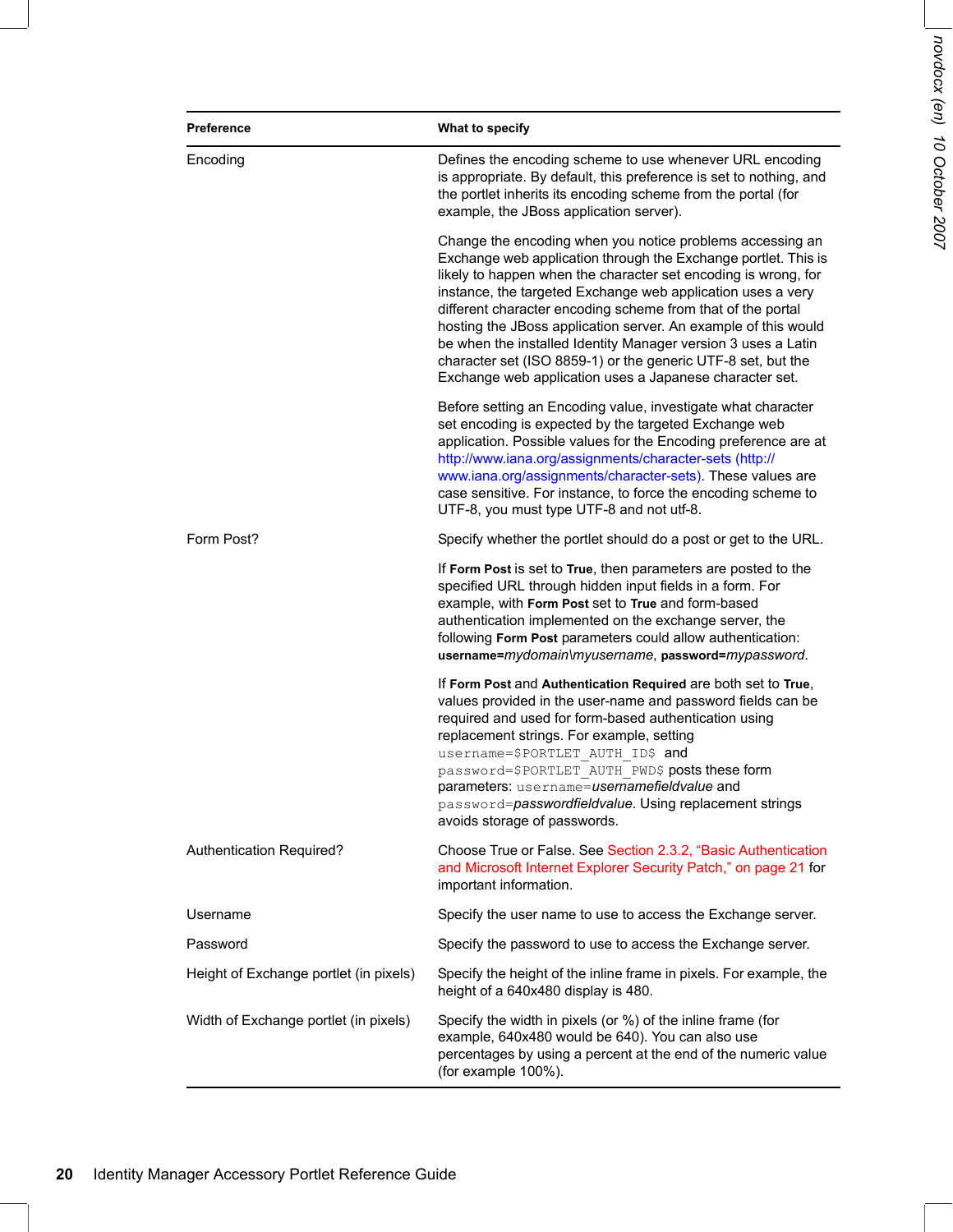| <b>Preference</b>         | What to specify                                                                                                                                                                                                                      |
|---------------------------|--------------------------------------------------------------------------------------------------------------------------------------------------------------------------------------------------------------------------------------|
| Margin Height (in pixels) | Specify the amount of space to maintain between the frame's<br>contents and the frame's top and bottom margins.                                                                                                                      |
| Margin Width (in pixels)  | Specify the amount of space to maintain between the frame's<br>contents and the frame's left and right margins.                                                                                                                      |
| Border                    | Choose whether or not to show a border around the Exchange<br>control.                                                                                                                                                               |
| Scrollbar                 | Enable scrolling of content within the Exchange control.                                                                                                                                                                             |
| Non-Iframe text link      | The iFrame HTML tag creates an inline frame that contains<br>another document. Not all browsers support the iFrame tag.<br>Type a message to display as a hypertext link to the URL<br>preference in non-iFrame compatible browsers. |
| Exchange mailbox:         | Enter specific mailbox value. Leaving this value blank can allow<br>access to shared/public folders.                                                                                                                                 |

## <span id="page-20-0"></span>**2.3 Special Considerations**

This section describes special considerations for using the Exchange portlet.

### <span id="page-20-1"></span>**2.3.1 Internet Explorer 6**

If you are using IE6 and the Exchange portlet does not accept single sign-on, enable third-party cookies in your browser as follows:

- **1** In IE6, select *Tools>Internet Options.*
- **2** Select the Privacy tab and then click *Advanced Settings*.
- **3** Select the *Override automatic cookie handling* check box.
- **4** Leave *First-party Cookies* at *Accept.*
- **5** Change *Third-party Cookies* to *Accept*.
- **6** Select the *Always allow session cookies* check box.
- **7** Click *OK* twice.

For more information, see the following Novell® support page:

<http://support.novell.com/cgi-bin/search/searchtid.cgi?/10069074.htm> (http://support.novell.com/ cgi-bin/search/searchtid.cgi?/10069074.htm)

### <span id="page-20-2"></span>**2.3.2 Basic Authentication and Microsoft Internet Explorer Security Patch**

Microsoft Security Patch MS04-004 Cumulative Security Update negates basic authentication functionality in this case by disallowing URLs in the form http:// username:password@server. See [http://support.microsoft.com/default.aspx?scid=kb;en](http://support.microsoft.com/default.aspx?scid=kb;en-us;834489)[us;834489](http://support.microsoft.com/default.aspx?scid=kb;en-us;834489) (http://support.microsoft.com/default.aspx?scid=kb;en-us;834489) for details about uninstalling the patch. A more secure option is to implement form-based authentication (set Exchange *post* and *auth* preferences to *True*) if the destination server makes this available.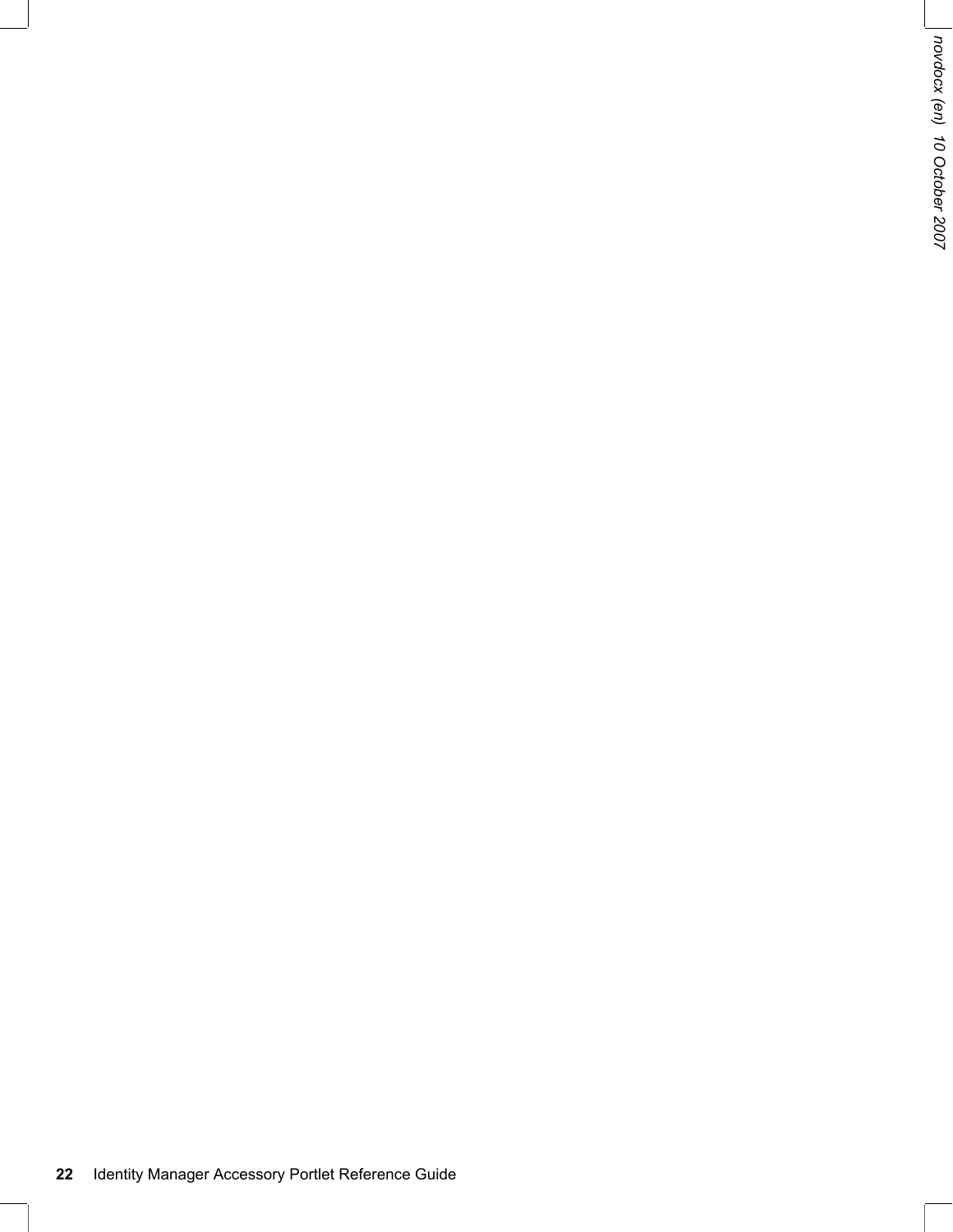# <span id="page-22-3"></span><span id="page-22-0"></span><sup>3</sup>**Groupwise Calendar Portlet**

This chapter describes the *GroupWise Calendar* portlet.

# <span id="page-22-1"></span>**3.1 About the GroupWise Calendar portlet**

The GroupWise Calendar portlet provides access to GroupWise® calendar functions from your portal. It makes requests and retrieves responses from GroupWise WebAccess servers and displays Calendar, Task List, Notes List, Reminder List, and HTML Links to the GroupWise WebAccess server. The GroupWise Calendar functions can use pass-through logins.

## <span id="page-22-2"></span>**3.2 Portlet preferences**

For each Groupwise Calendar preference, specify a value and settings.

| <b>Preference settings</b> | <b>Description</b>                                                       |
|----------------------------|--------------------------------------------------------------------------|
| Hide                       | When Hide is checked, this preference is not visible at runtime.         |
| Required                   | When Required is checked, this preference must be set at runtime.        |
| Read Only                  | When Read Only is checked, this preference cannot be changed at runtime. |

You can set values for the following GroupWise Calendar content preferences:

| <b>Preference</b>           | Value to specify                                                                                                                                                                                                                                                          |
|-----------------------------|---------------------------------------------------------------------------------------------------------------------------------------------------------------------------------------------------------------------------------------------------------------------------|
| GroupWise Web Access Server | URL to the GroupWise WebAccess server. Your portal and<br>GroupWise server must be in the same DNS domain. When<br>you configure the portlet preference that is the http address of<br>your GroupWise WebAccess server you must use a full DNS<br>host name, for example: |
|                             | http://GWWebaccess.novell.com                                                                                                                                                                                                                                             |
| GroupWise Web Access path   | Path to append to server preference for GroupWise<br>WebAccess, for example                                                                                                                                                                                               |
|                             | GroupWise 6.5.x:                                                                                                                                                                                                                                                          |
|                             | /servlet/webacc                                                                                                                                                                                                                                                           |
|                             | GroupWise 7.0:                                                                                                                                                                                                                                                            |
|                             | /qw/webacc                                                                                                                                                                                                                                                                |
| Username                    | The administrator who is enabling single sign-on can specify<br>one of the following values for the Username preference in the<br>GroupWise portlets:                                                                                                                     |
|                             | \${User/simpleid}                                                                                                                                                                                                                                                         |
|                             | \${Application/login-user}                                                                                                                                                                                                                                                |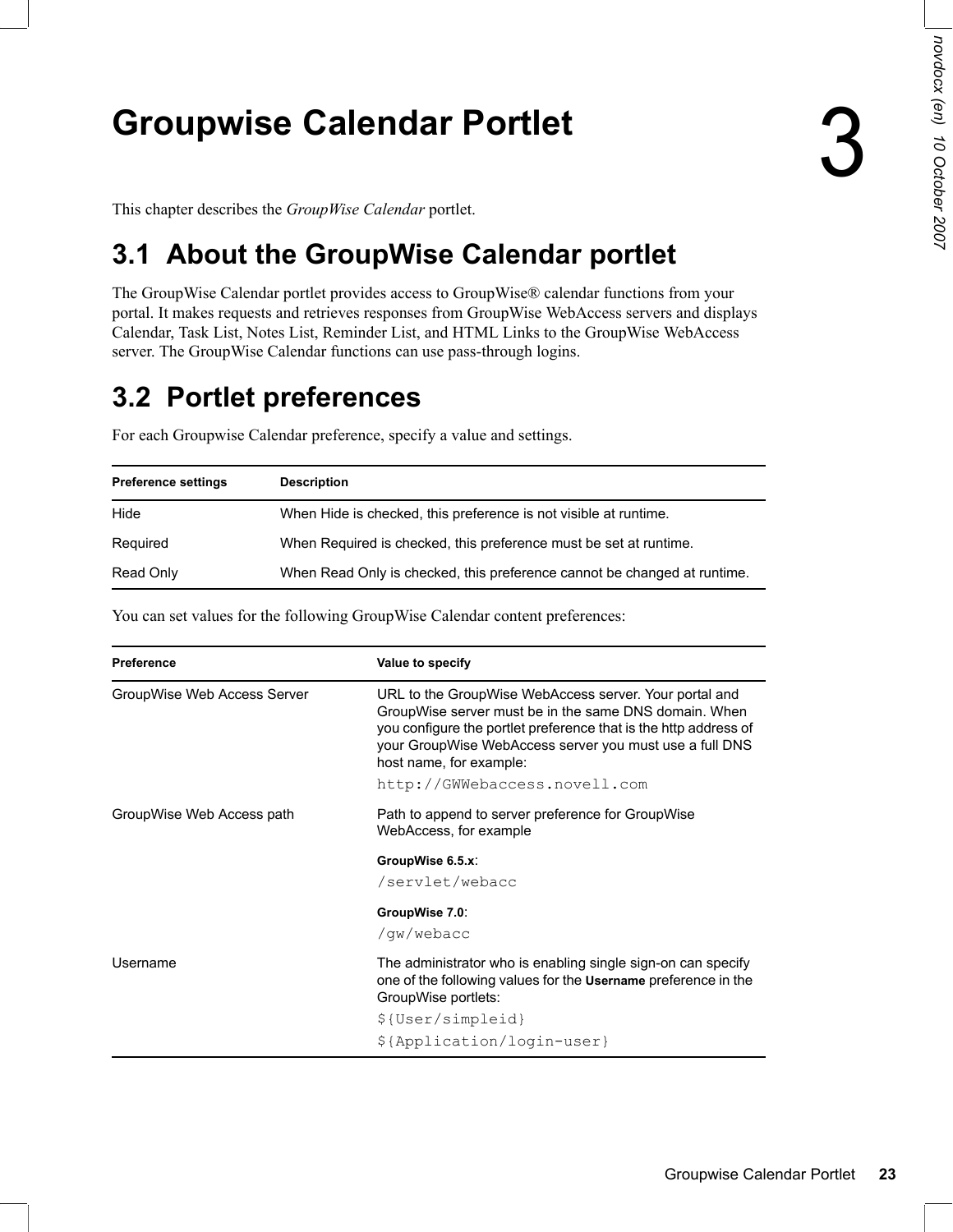| <b>Preference</b>                | Value to specify                                                                                                                                      |  |
|----------------------------------|-------------------------------------------------------------------------------------------------------------------------------------------------------|--|
| Password                         | The administrator who is enabling single sign-on can specify<br>the following value for the <b>Password</b> preference:<br>\${Application/login-pass} |  |
| Show Monthly Calendar?           | Choose True to display a monthly calendar.                                                                                                            |  |
| Show Appointments?               | Choose True to display appointments.                                                                                                                  |  |
| Show Tasks?                      | Choose True to display tasks.                                                                                                                         |  |
| Show Notes:                      | Choose True to display notes.                                                                                                                         |  |
| Show GroupWise Web Access Links? | Choose True to display links to Web Access.                                                                                                           |  |

# <span id="page-23-0"></span>**3.3 Special considerations**

This section describes special considerations for using the GroupWise portlets.

### <span id="page-23-1"></span>**3.3.1 Setting Domain Name**

If you are using GroupWise 6.5 or later, your portal and GroupWise server must be in the same DNS domain. When you configure the portlet preference that is the HTTP address of your GroupWise WebAccess server, you must use a full DNS host name, for example http:// GWWebaccess.novell.com

If you are working with the portlet in a local environment, you can avoid error messages by setting up a local domain name as follows:

**1** Search your local file system for the HOSTS file for your TCP/IP subsystem. Typical locations for Linux, Netware, and Windows, respectively, include:

```
//etc/hosts (for Linux)
SYS:ETC\HOSTS (for Netware)
rootdrive:\WINNT\system32\drivers\etc\hosts (for Windows)
rootdrive:\WINDOWS\system32\drivers\etc\hosts (for Windows)
```
**2** Add an entry in the HOSTS file to name your local host. Use a proper name in the same domain as your GroupWise server. Duplicate the entry 127.0.0.1 localhost and then replace localhost in the duplicate with hostname.*yourdomain*

For example: in the case of novell.com, this entry is:

127.0.0.1 localhost 127.0.0.1 *hostname*.novell.com

### <span id="page-23-2"></span>**3.3.2 Enabling Single Sign-On**

To make this portlet easier for users to access, use *single sign-on*, which automatically authenticates users. To do so, use

- Either \${User/simpleid} or \${Application/login-user} for the *UserName*  preference
- \${Application/login-pass} for the *Password* preference

Then, *enable* single sign-on.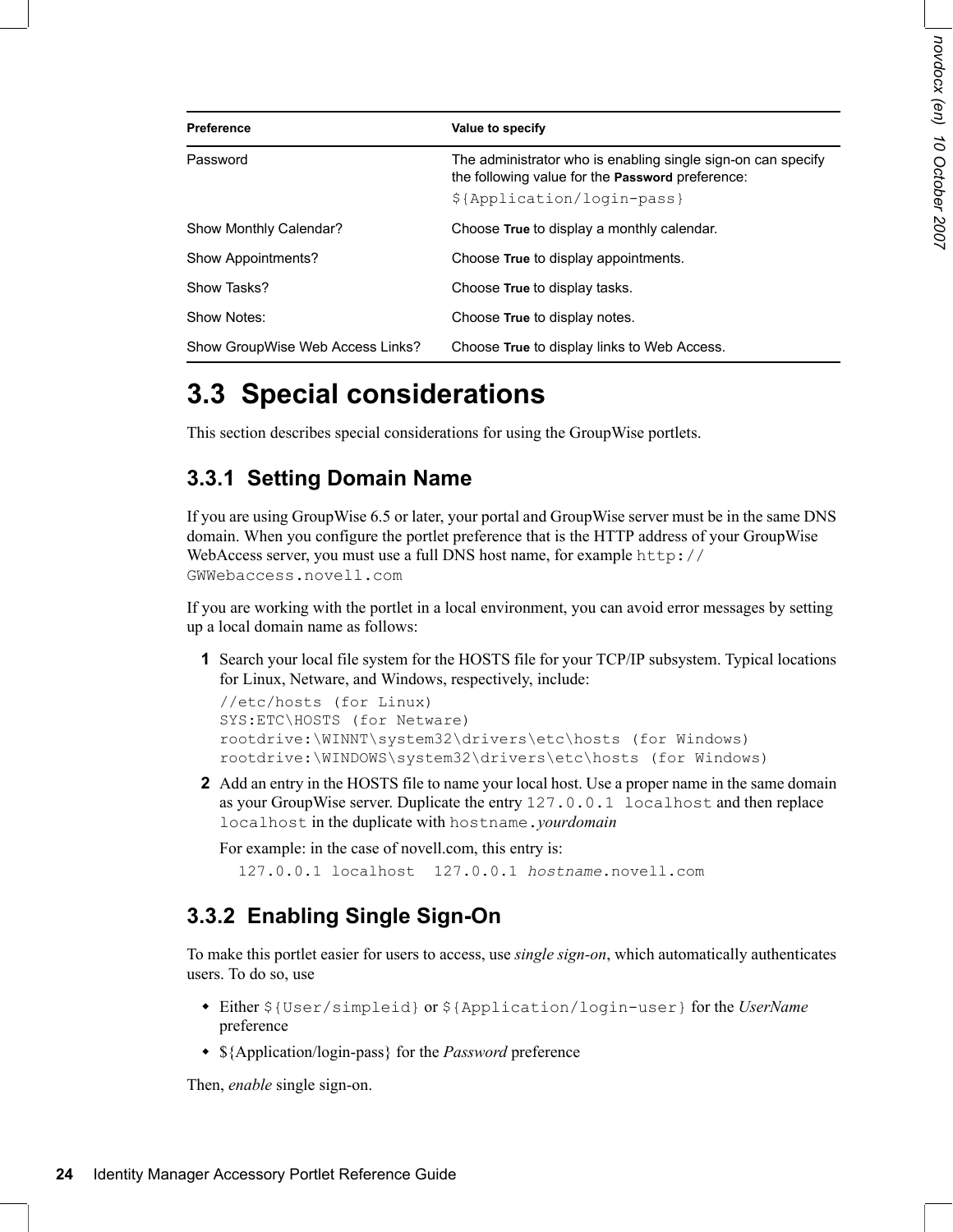To enable portlet Single Sign On, do the following:

- **1** In the User Application, open the Administration tab and choose *Application Configuration*.
- **2** Select *Password Module Setup > Login*.
- **3** Click the radio button that enables SSO.

**NOTE:** Accessory portlets that allow single sign-on authentication based on passwords currently do not support single sign-on when SAML assertions are used for User Application authentication.

### <span id="page-24-0"></span>**3.3.3 GroupWise WebAccess templates**

You must install additional GroupWise templates on the GroupWise WebAccess Server to successfully display mail and calendar messages in the GroupWise portlets.

#### **To install GroupWise WebAccess templates:**

- **1** Verify that you have GroupWise 6 or later with WebAccess installed on your GroupWise server.
- **2** Copy the GroupWise Portlet *templates.zip* file from the install location to the template directory on the GroupWise WebAccess server.

The *install location* is typically *.../novell/idm*.

The *template directory* is typically at one of these locations:

| Type of web server         | Template directory for templates.zip                                                                                                                                                                                    |
|----------------------------|-------------------------------------------------------------------------------------------------------------------------------------------------------------------------------------------------------------------------|
| OES/Linux WebAccess server | For Open Enterprise Server with GroupWIse 7:<br>/var/opt/novell/gw/web-inf/classes/com/<br>novell/webaccess/templates/css                                                                                               |
|                            | <b>IMPORTANT:</b> Please note that with GroupWise 7 templates<br>now reside in the /templates/css directory.                                                                                                            |
| NetWare WebAccess server   | For NetWare 6.5 with GroupWise 6.5:<br>sys:\tomcat\4\webapps\ROOT\WEB-INF\<br>classes\com\novell\webaccess\templates\<br>frames                                                                                         |
|                            | For NetWare 6 with GroupWise 7.x, copy GroupWise portlet<br>templates.zip to the following directory on your GroupWise<br>server:<br>sys:\tomcat\33\webapps\root\web-inf\<br>classes\com\novell\webaccess\templates\css |
| Windows WebAccess server   | For GroupWise 6.5 running on an Internet Information Server<br>(IIS) server:<br>c:\novell\java\servlets\com\novell\<br>webaccess\templates\frames                                                                       |

**3** Unzip templates.zip to the following location on the GroupWise WebAccess server:

..../web-inf/classes/com/novell/webaccess/templates/css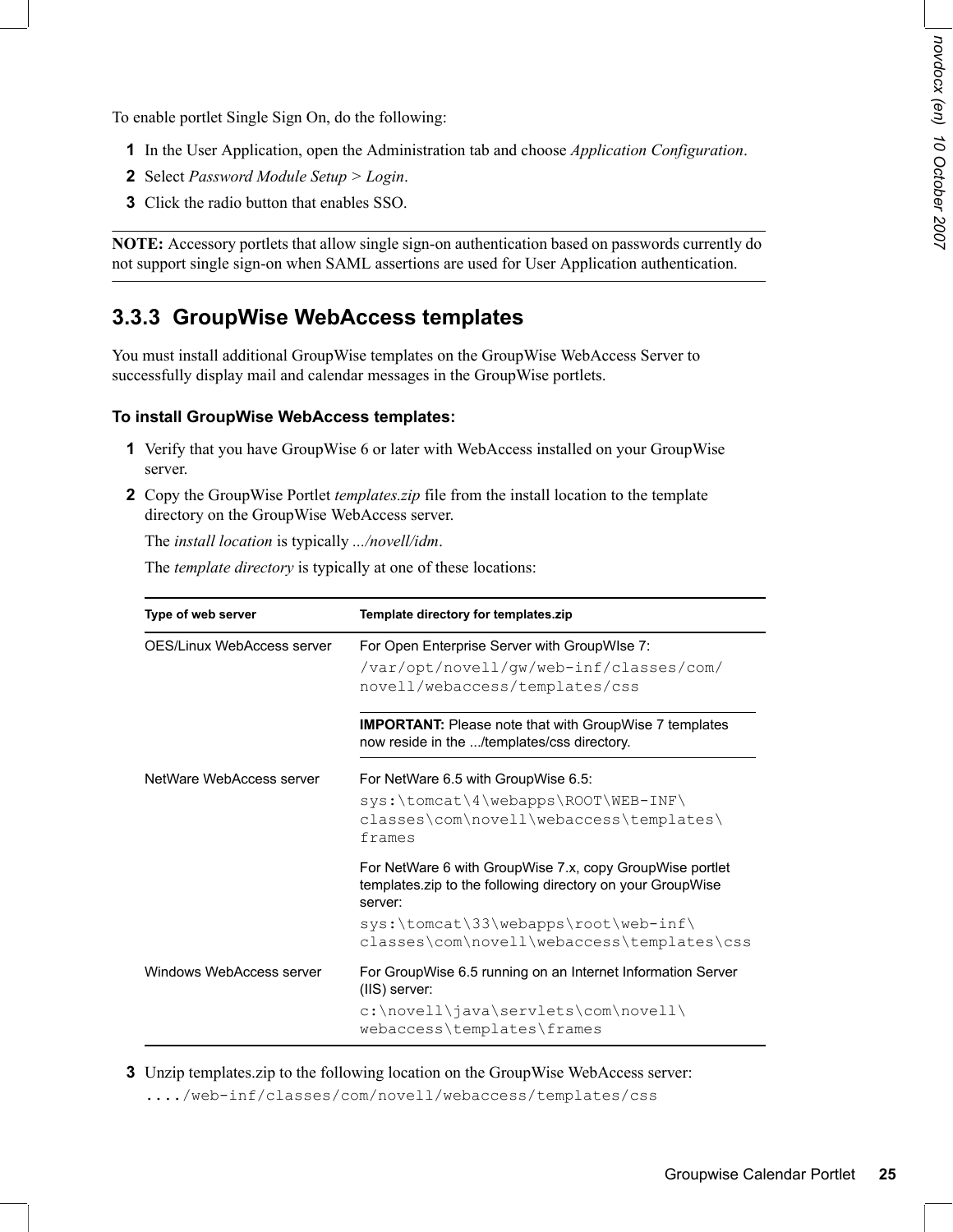**4** Modify the WebAccess Security setting in *Webacc.cfg*. This lets you view messages in WebAccess without having to log in again. On NetWare, modify the *sys:novell\webaccess\ webacc.cfg* file. Set *Security.UseClientIP.enable* to *False*.

You can find *webacc.cfg* in the following locations:

| OES/Linux Web server | For Open Enterprise Server with GroupWise 7: <i>lopt/novell/</i><br>groupwise/webaccess/directory on your GroupWise server. |
|----------------------|-----------------------------------------------------------------------------------------------------------------------------|
| NetWare Web server   | For NetWare 6.5 with GroupWise 6.5: sys:novell\webaccess                                                                    |

**5** Stop and restart the Tomcat instance that is hosting WebAccess.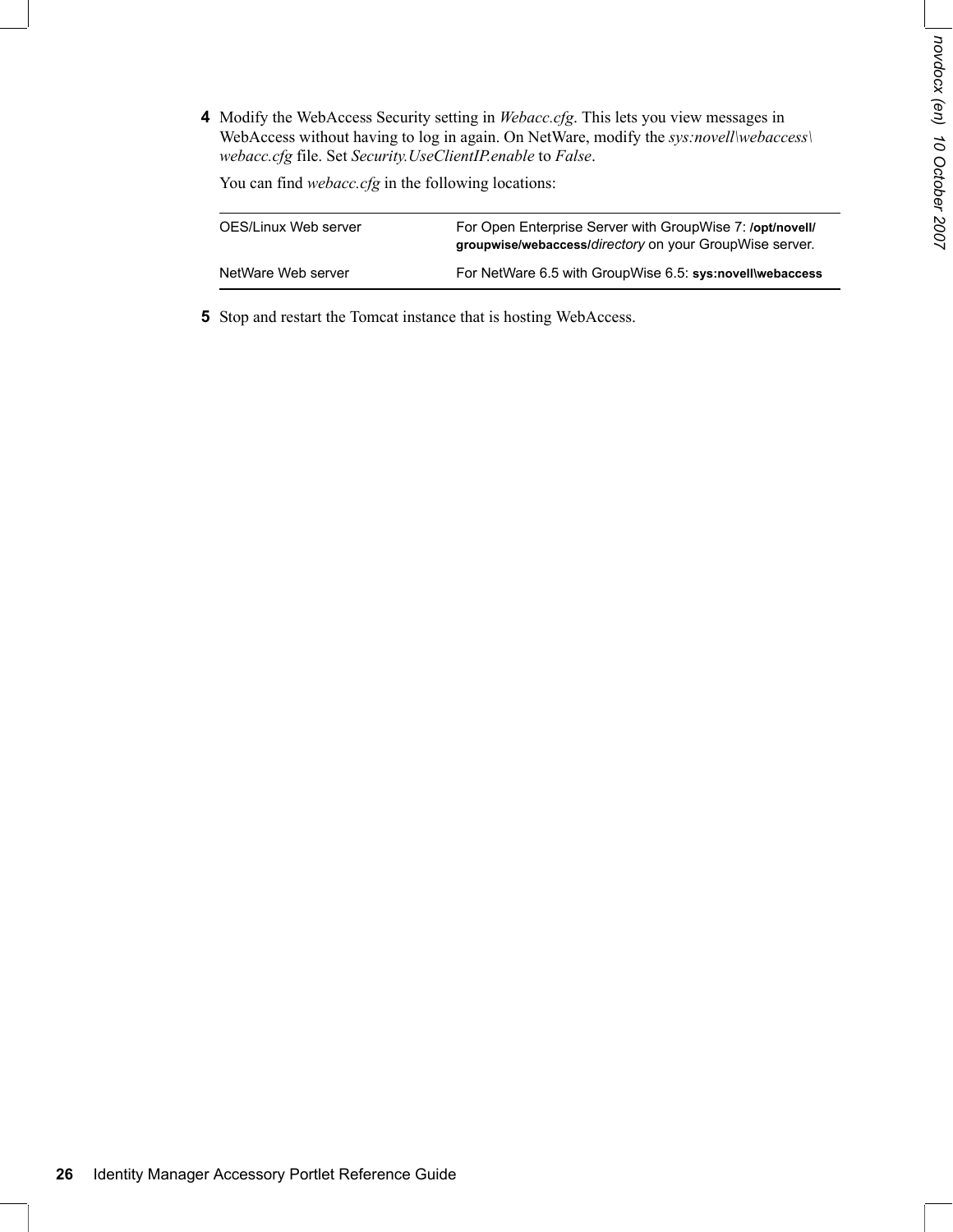# <span id="page-26-3"></span><span id="page-26-0"></span><sup>4</sup>**Groupwise Mail/Calendar Portlet**

This chapter describes the *GroupWise Mail/Calendar* portlet.

## <span id="page-26-1"></span>**4.1 About the GroupWise Mail/Calendar portlet**

The GroupWise Mail/Calendar portlet enables users to access their GroupWise mailboxes and calendar from a Web Browser.

## <span id="page-26-2"></span>**4.2 Portlet preferences**

For each Groupwise Mail/Calendar preference, specify a value and settings.

| <b>Preference settings</b> | <b>Description</b>                                                       |
|----------------------------|--------------------------------------------------------------------------|
| Hide                       | When Hide is checked, this preference is not visible at runtime.         |
| Required                   | When Required is checked, this preference must be set at runtime.        |
| Read Only                  | When Read Only is checked, this preference cannot be changed at runtime. |

You can set values for the following GroupWise Mail/Calendar Content preferences:

| <b>Preference</b>             | Value to specify                                                                                                                                                                                                                                                                                           |
|-------------------------------|------------------------------------------------------------------------------------------------------------------------------------------------------------------------------------------------------------------------------------------------------------------------------------------------------------|
| GroupWise Web Access Server   | URL to the GroupWise WebAccess server. Your portal and<br>GroupWise server must be in the same DNS domain. When you<br>configure the portlet preference that is the http address of your<br>GroupWise WebAccess server you must use a full DNS host name,<br>for example:<br>http://GWWebaccess.novell.com |
| GroupWise Web Access path     | Path to append to server preference for GroupWise WebAccess, for<br>example                                                                                                                                                                                                                                |
|                               | GroupWise 6.5.x:<br>/servlet/webacc                                                                                                                                                                                                                                                                        |
|                               | GroupWise 7.0:<br>/qw/webacc                                                                                                                                                                                                                                                                               |
| Username                      | The administrator who is enabling single sign-on can specify one of<br>the following values for the Username preference in the GroupWise<br>portlets:<br>\${User/simpleid}<br>\${Application/login-user}                                                                                                   |
| Password                      | The administrator who is enabling single sign-on can specify the<br>following value for the Password preference:<br>\${Application/login-pass}                                                                                                                                                             |
| Groupwise Mail Display Count: | Set the number of e-mails to display.                                                                                                                                                                                                                                                                      |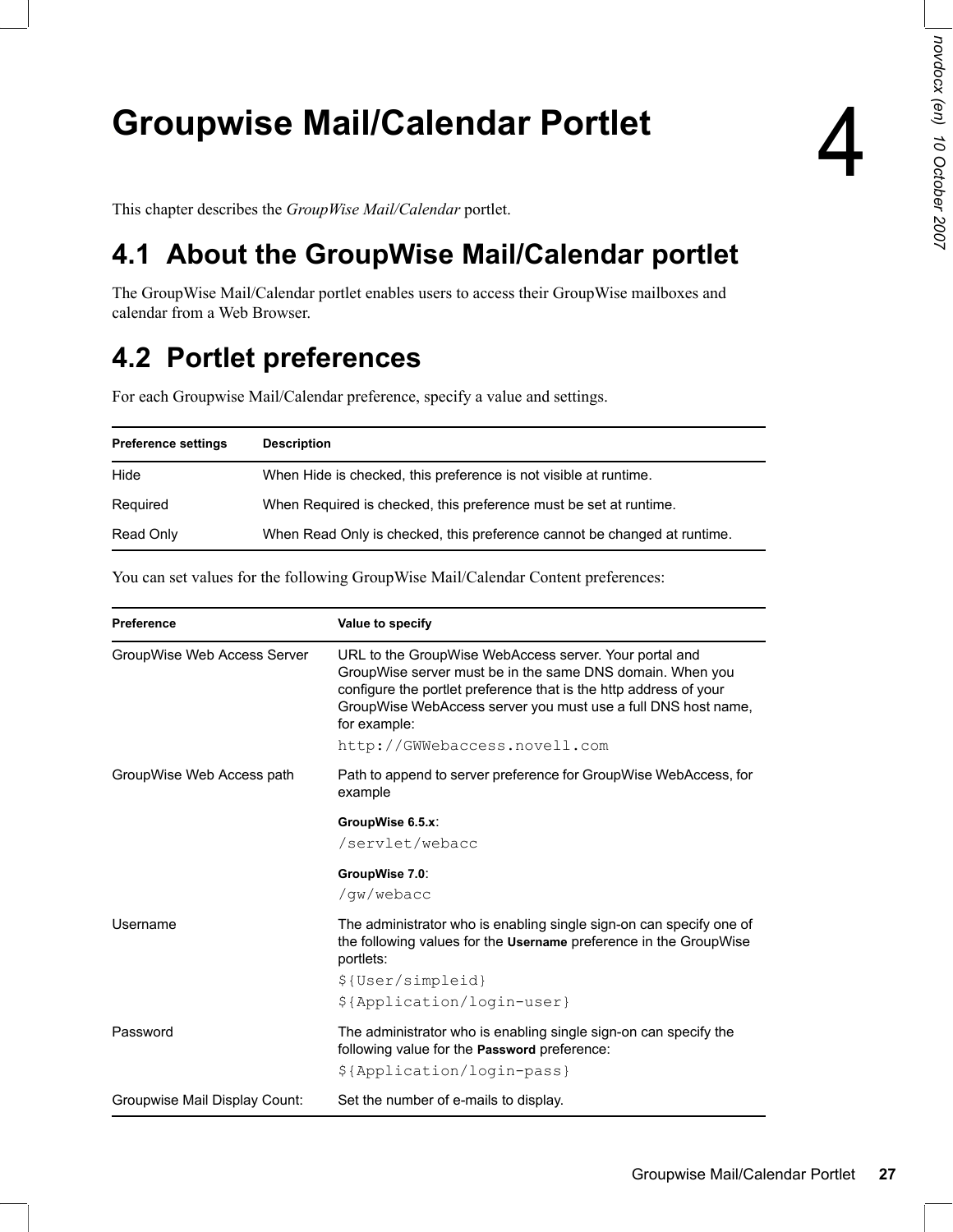| <b>Preference</b>                                     | Value to specify                                                           |
|-------------------------------------------------------|----------------------------------------------------------------------------|
| Password Casing                                       | Specify lowercase or uppercase.                                            |
| Show Monthly Calendar?                                | Click True to display a monthly calendar.                                  |
| Show Appointments in Calendar?                        | Click True to allow appointments to be displayed in Calendar.              |
| Show Tasks in Calendar?                               | Click True to allow tasks to be displayed in Calendar.                     |
| Show Notes in Calendar?                               | Click True to allow notes to be displayed in Calendar.                     |
| Show GroupWise Calendar Web<br>Access Links?          | Click True to allow links to Web Access to be displayed.                   |
| Inactive Tab Color:                                   | Type a valid HTML color, if you know one; otherwise, leave the<br>default. |
| Hi-lited Tab Color:                                   | Type a valid HTML color, if you know one; otherwise, leave the<br>default. |
| Don't modify -- this is a system-<br>generated value! | Don't modify this system-generated value.                                  |

# <span id="page-27-0"></span>**4.3 Special considerations**

This section describes special considerations for using the GroupWise portlets.

### <span id="page-27-1"></span>**4.3.1 Setting Domain Name**

If you are using GroupWise 6.5 or later, your portal and GroupWise server must be in the same DNS domain. When you configure the portlet preference that is the HTTP address of your GroupWise WebAccess server, you must use a full DNS host name, for example http:// GWWebaccess.novell.com

If you are working with the portlet in a local environment, you can avoid error messages by setting up a local domain name as follows:

**1** Search your local file system for the HOSTS file for your TCP/IP subsystem. Typical locations for Linux, Netware, and Windows, respectively, include:

```
//etc/hosts (for Linux)
SYS:ETC\HOSTS (for Netware)
rootdrive:\WINNT\system32\drivers\etc\hosts (for Windows) 
rootdrive:\WINDOWS\system32\drivers\etc\hosts (for Windows)
```
**2** Add an entry in the HOSTS file to name your local host. Use a proper name in the same domain as your GroupWise server. Duplicate the entry 127.0.0.1 localhost and then replace localhost in the duplicate with hostname.*yourdomain*

For example: in the case of novell.com, this entry is:

127.0.0.1 localhost 127.0.0.1 *hostname*.novell.com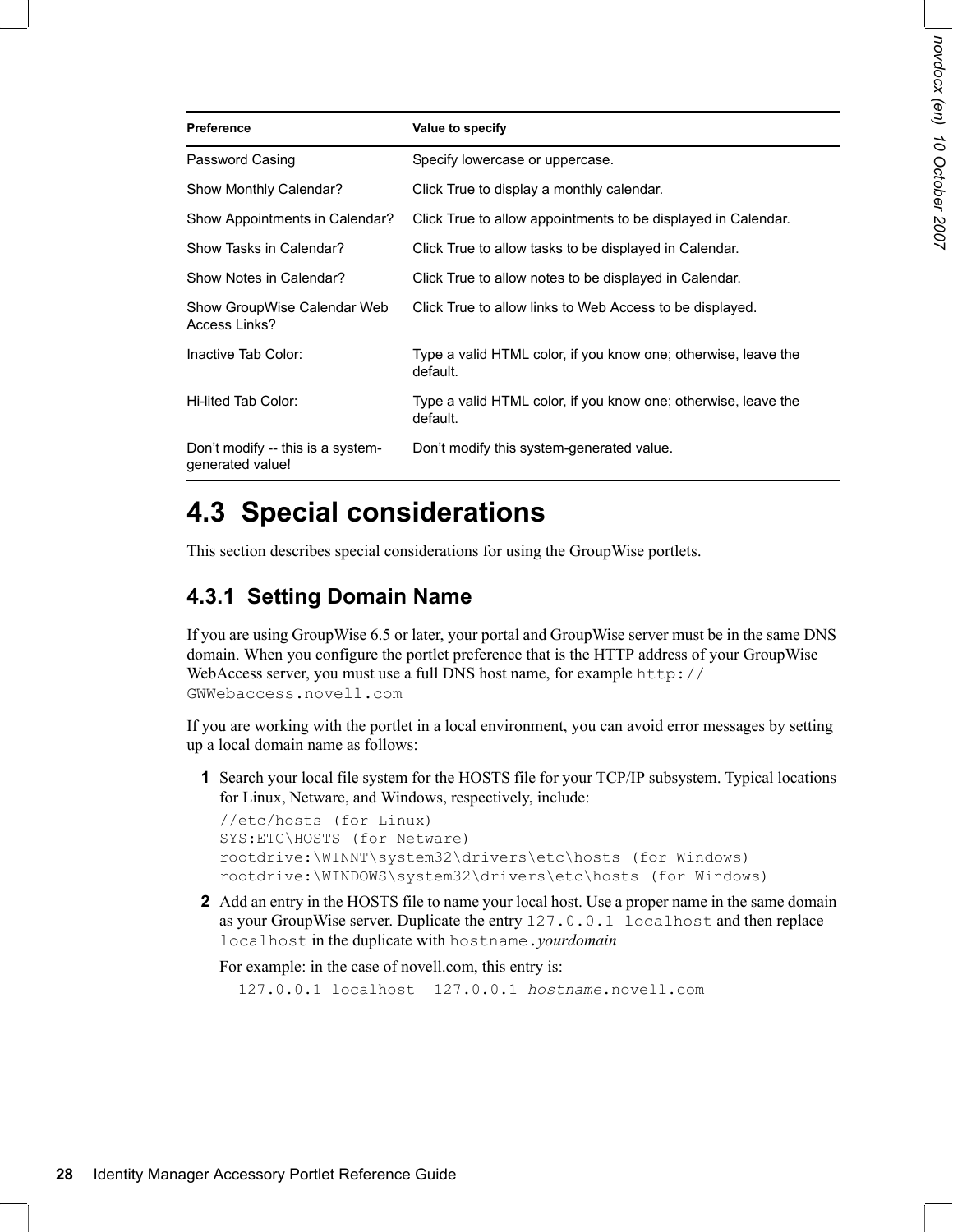## <span id="page-28-0"></span>**4.3.2 Enabling Single Sign-On**

To make this portlet easier for users to access, use *single sign-on*, which automatically authenticates users. To do so, use

- Either \${User/simpleid} or \${Application/login-user} for the *UserName*  preference
- \${Application/login-pass} for the *Password* preference

Then, *enable* single sign-on.

To enable portlet Single Sign On, do the following:

- **1** In the User Application, open the Administration tab and choose *Application Configuration*.
- **2** Select *Password Module Setup > Login*.
- **3** Click the radio button that enables SSO.

**NOTE:** Accessory portlets that allow single sign-on authentication based on passwords currently do not support single sign-on when SAML assertions are used for User Application authentication.

### <span id="page-28-1"></span>**4.3.3 GroupWise WebAccess templates**

You must install additional GroupWise templates on the GroupWise WebAccess Server to successfully display mail and calendar messages in the GroupWise portlets.

#### **To install GroupWise WebAccess templates:**

- **1** Verify that you have GroupWise 6 or later with WebAccess installed on your GroupWise server.
- **2** Copy the GroupWise Portlet *templates.zip* file from the install location to the template directory on the GroupWise WebAccess server.

The *install location* is typically *.../novell/idm*.

The *template directory* is typically at one of these locations:

| Type of web server         | Template directory for templates.zip                                                                                      |
|----------------------------|---------------------------------------------------------------------------------------------------------------------------|
| OES/Linux WebAccess server | For Open Enterprise Server with GroupWIse 7:<br>/var/opt/novell/gw/web-inf/classes/com/<br>novell/webaccess/templates/css |
|                            | <b>IMPORTANT:</b> Please note that with GroupWise 7 templates<br>now reside in the /templates/css directory.              |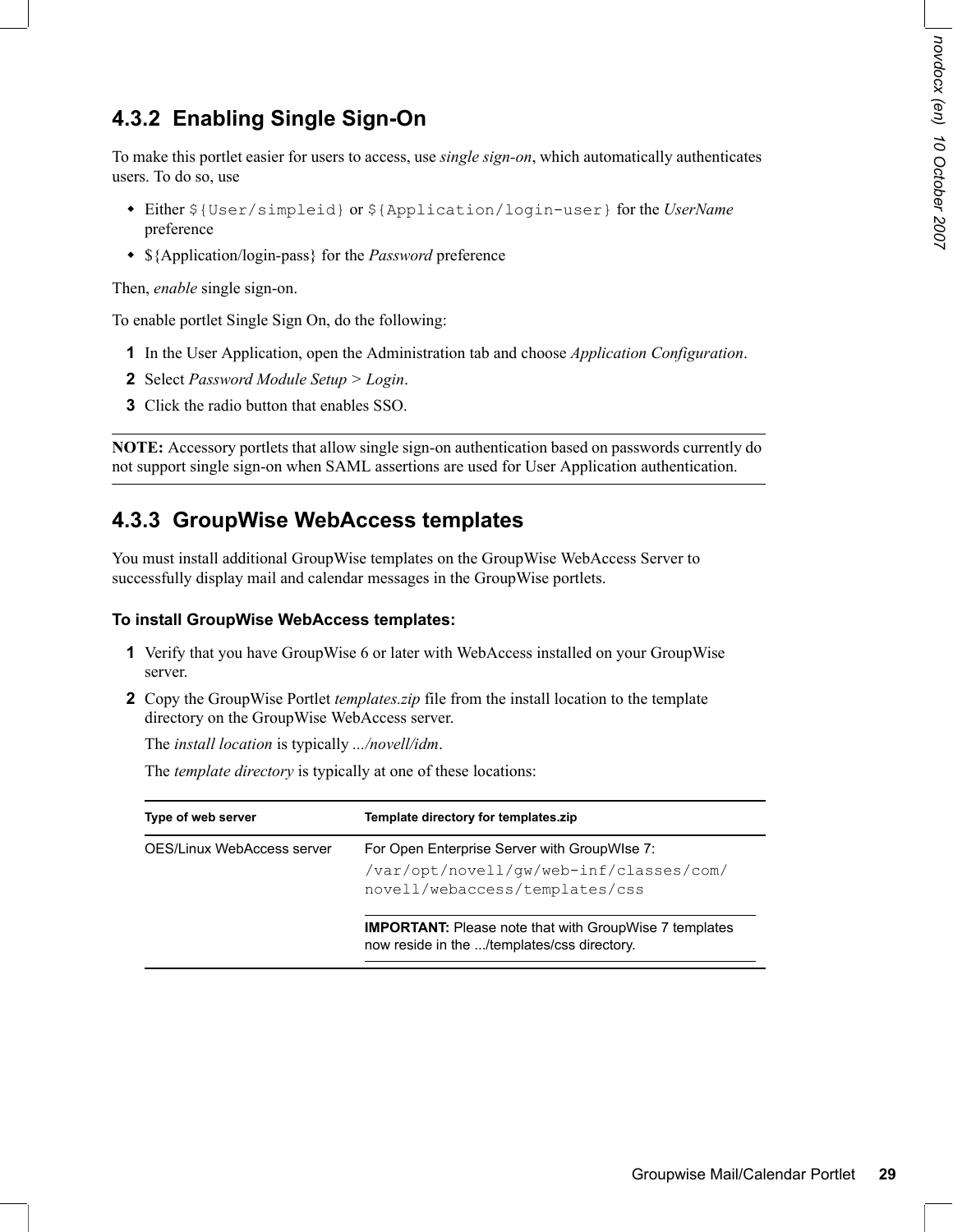| Type of web server       | Template directory for templates.zip                                                                                                                                                                                        |
|--------------------------|-----------------------------------------------------------------------------------------------------------------------------------------------------------------------------------------------------------------------------|
| NetWare WebAccess server | For NetWare 6.5 with GroupWise 6.5:<br>sys:\tomcat\4\webapps\ROOT\WEB-INF\<br>classes\com\novell\webaccess\templates\<br>frames                                                                                             |
|                          | For NetWare 6 with GroupWise 7.x, copy GroupWise portlet<br>templates zip to the following directory on your GroupWise<br>server:<br>sys:\tomcat\33\webapps\root\web-inf\<br>classes\com\novell<br>\webaccess\templates\css |
| Windows WebAccess server | For GroupWise 6.5 running on an Internet Information Server<br>(IIS) server:<br>c:\novell\java\servlets\com\novell\<br>webaccess\templates\frames                                                                           |

- **3** Unzip templates.zip to the following location on the GroupWise WebAccess server: ..../web-inf/classes/com/novell/webaccess/templates/css
- **4** Modify the WebAccess Security setting in *Webacc.cfg*. This lets you view messages in WebAccess without having to log in again. On NetWare, modify the *sys:novell\webaccess\ webacc.cfg* file. Set *Security.UseClientIP.enable* to *False*.

You can find *webacc.cfg* in the following locations:

| OES/Linux Web server | For Open Enterprise Server with GroupWise 7: /<br>opt/novell/groupwise/webaccess/directory on your<br>GroupWise server. |
|----------------------|-------------------------------------------------------------------------------------------------------------------------|
| NetWare Web server   | For NetWare 6.5 with GroupWise 6.5: sys:novell<br>webaccess                                                             |

**5** Stop and restart the Tomcat instance that is hosting WebAccess.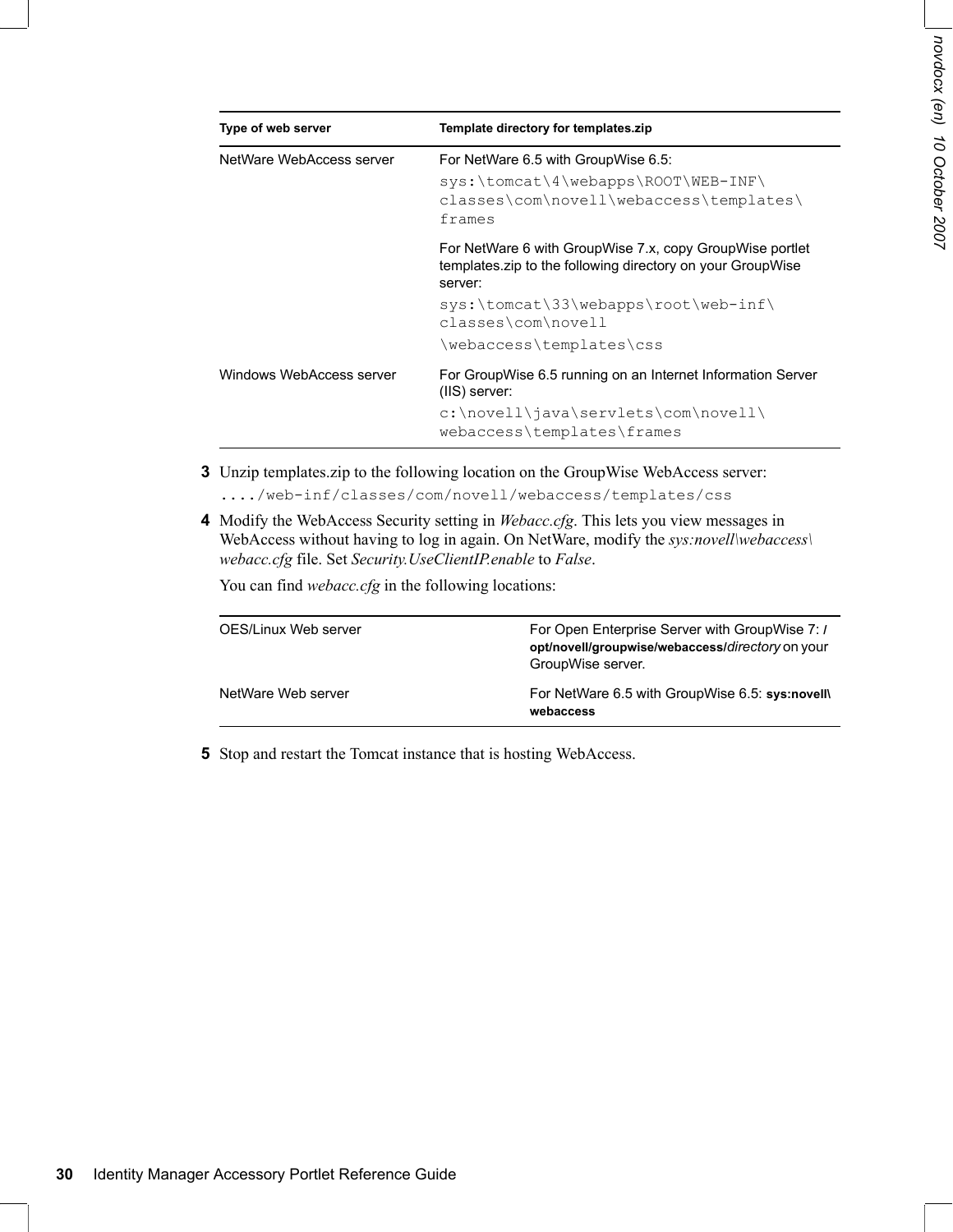# <span id="page-30-3"></span><span id="page-30-0"></span><sup>5</sup>**Groupwise Mail Portlet**

This chapter describes the GroupWise Mail portlet.

## <span id="page-30-1"></span>**5.1 About the GroupWise Mail portlet**

The GroupWise Mail portlet enables users to access their GroupWise mailboxes from a Web Browser.

## <span id="page-30-2"></span>**5.2 Portlet preferences**

For each Groupwise Mail preference, specify a value and settings.

| <b>Preference settings</b> | <b>Description</b>                                                       |
|----------------------------|--------------------------------------------------------------------------|
| Hide                       | When Hide is checked, this preference is not visible at runtime.         |
| Required                   | When Required is checked, this preference must be set at runtime.        |
| Read Only                  | When Read Only is checked, this preference cannot be changed at runtime. |

You can set values for the following GroupWise Mail Content preferences:

| <b>Preference</b>            | Value to specify                                                                                                                                                                                                                                                                                           |
|------------------------------|------------------------------------------------------------------------------------------------------------------------------------------------------------------------------------------------------------------------------------------------------------------------------------------------------------|
| GroupWise Web Access Server  | URL to the GroupWise WebAccess server. Your portal and<br>GroupWise server must be in the same DNS domain. When you<br>configure the portlet preference that is the HTTP address of your<br>GroupWise WebAccess server you must use a full DNS host name,<br>for example:<br>http://GWWebaccess.novell.com |
| GroupWise Web Access path    | Path to append to server preference for GroupWise WebAccess, for<br>example                                                                                                                                                                                                                                |
|                              | GroupWise 6.5.x:<br>/servlet/webacc                                                                                                                                                                                                                                                                        |
|                              | GroupWise 7.0:<br>/qw/webacc                                                                                                                                                                                                                                                                               |
| Username                     | The administrator who is enabling single sign-on can specify one of<br>the following values for the Username preference in the GroupWise<br>portlets:<br>\${User/simpleid}<br>\${Application/login-user}                                                                                                   |
| Password                     | The administrator who is enabling single sign-on can specify the<br>following value for the Password preference:<br>\${Application/login-pass}                                                                                                                                                             |
| Groupwise Mail Display Count | Number of e-mails to display.                                                                                                                                                                                                                                                                              |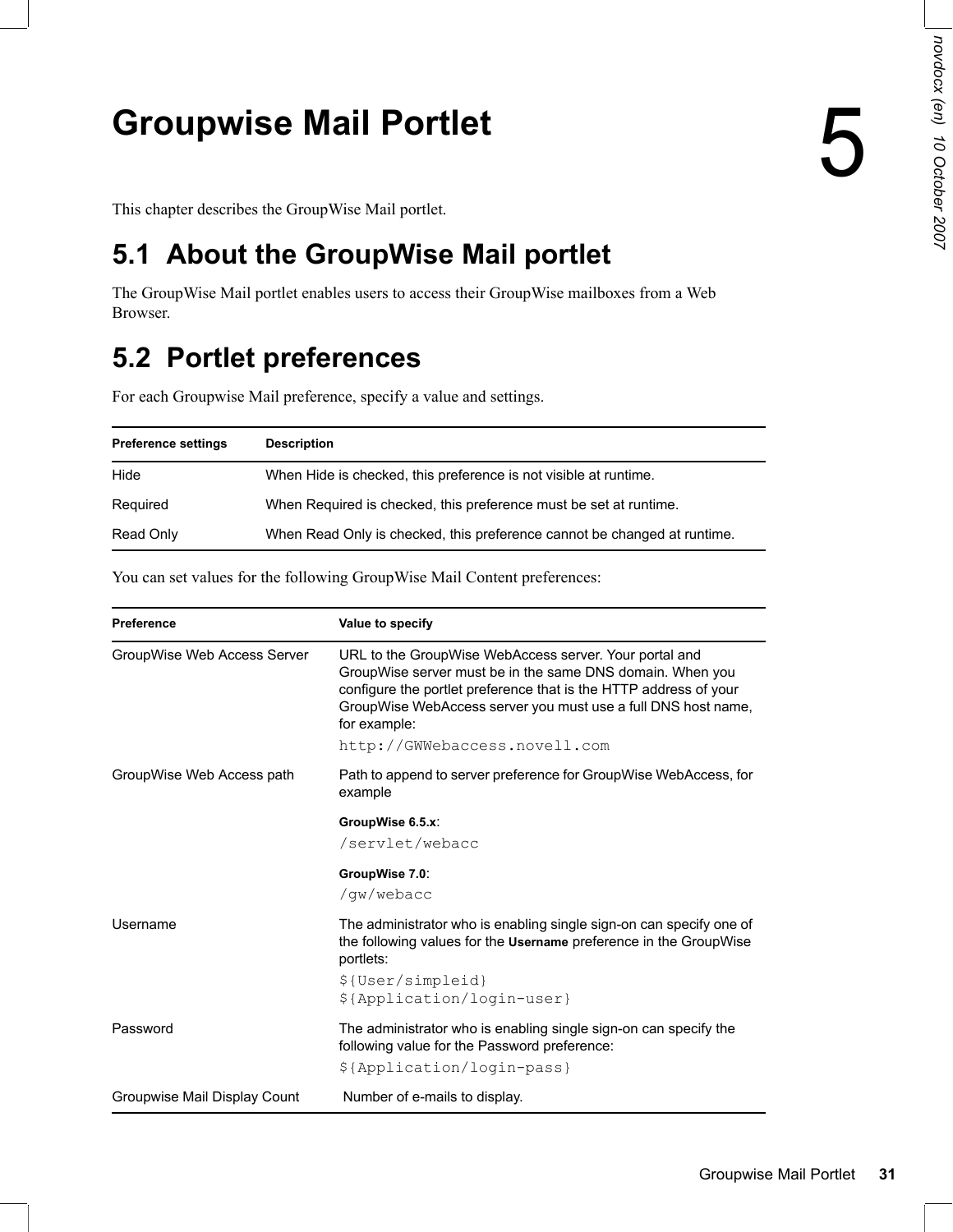**Preference Value to specify**

Password Casing **Example 20** Upper case or lower case.

## <span id="page-31-0"></span>**5.3 Special considerations**

This section describes special considerations for using the GroupWise portlets.

## <span id="page-31-1"></span>**5.3.1 Setting Domain Name**

If you are using GroupWise 6.5 or later, your portal and GroupWise server must be in the same DNS domain. When you configure the portlet preference that is the HTTP address of your GroupWise WebAccess server, you must use a full DNS host name, for example http:// GWWebaccess.novell.com

If you are working with the portlet in a local environment, you can avoid error messages by setting up a local domain name as follows:

**1** Search your local file system for the HOSTS file for your TCP/IP subsystem. Typical locations for Linux, Netware, and Windows, respectively, include:

```
//etc/hosts (for Linux)
SYS:ETC\HOSTS (for Netware)
rootdrive:\WINNT\system32\drivers\etc\hosts (for Windows)
 rootdrive:\WINDOWS\system32\drivers\etc\hosts (for Windows)
```
**2** Add an entry in the HOSTS file to name your local host. Use a proper name in the same domain as your GroupWise server. Duplicate the entry 127.0.0.1 localhost and then replace localhost in the duplicate with hostname.*yourdomain*

For example: in the case of novell.com, this entry is: 127.0.0.1 localhost 127.0.0.1 *hostname*.novell.com

### <span id="page-31-2"></span>**5.3.2 Enabling Single Sign-On**

To make this portlet easier for users to access, use *single sign-on*, which automatically authenticates users. To do so, use

- Either \${User/simpleid} or \${Application/login-user} for the *UserName*  preference
- \${Application/login-pass} for the *Password* preference

Then, *enable* single sign-on.

To enable portlet Single Sign On, do the following:

- **1** In the User Application, open the Administration tab and choose *Application Configuration*.
- **2** Select *Password Module Setup > Login*.
- **3** Click the radio button that enables SSO.

**NOTE:** Accessory portlets that allow single sign-on authentication based on passwords currently do not support single sign-on when SAML assertions are used for User Application authentication.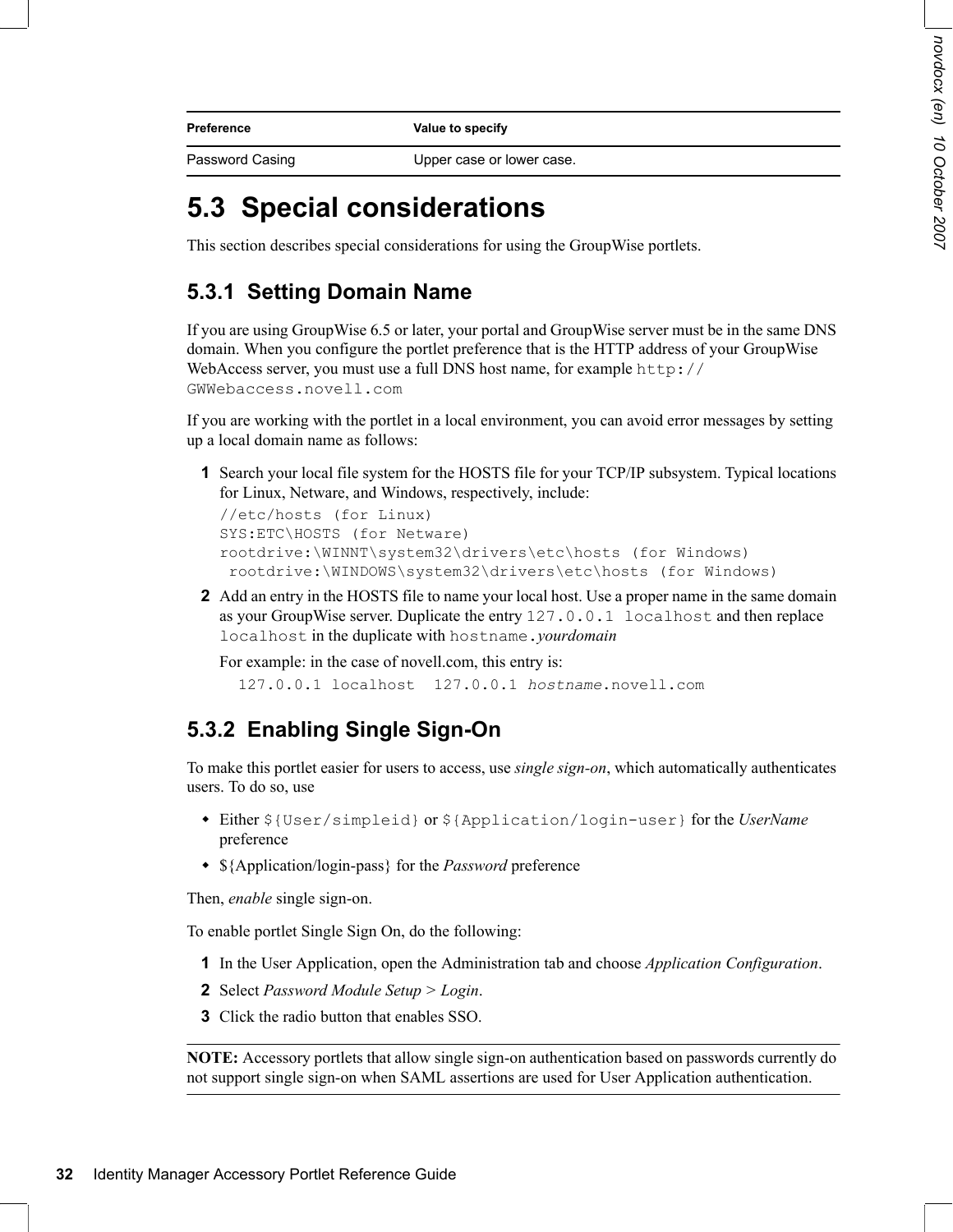### <span id="page-32-0"></span>**5.3.3 GroupWise WebAccess templates**

You must install additional GroupWise templates on the GroupWise WebAccess Server to successfully display mail and calendar messages in the GroupWise portlets.

#### **To install GroupWise WebAccess templates:**

- **1** Verify that you have GroupWise 6 or later with WebAccess installed on your GroupWise server.
- **2** Copy the GroupWise Portlet *templates.zip* file from the install location to the template directory on the GroupWise WebAccess server.

The *install location* is typically *.../novell/idm*.

The *template directory* is typically at one of these locations::

| Type of web server         | Template directory for templates.zip                                                                                                                                                                                        |
|----------------------------|-----------------------------------------------------------------------------------------------------------------------------------------------------------------------------------------------------------------------------|
| OES/Linux WebAccess server | For Open Enterprise Server with GroupWIse 7:<br>/var/opt/novell/gw/web-inf/classes/com/<br>novell/webaccess/templates/css                                                                                                   |
|                            | <b>IMPORTANT:</b> Please note that with GroupWise 7 templates<br>now reside in the /templates/css directory.                                                                                                                |
| NetWare WebAccess server   | For NetWare 6.5 with GroupWise 6.5:<br>sys:\tomcat\4\webapps\ROOT\WEB-INF\<br>classes\com\novell\webaccess\templates\<br>frames                                                                                             |
|                            | For NetWare 6 with GroupWise 7.x, copy GroupWise portlet<br>templates.zip to the following directory on your GroupWise<br>server:<br>sys:\tomcat\33\webapps\root\web-inf\<br>classes\com\novell<br>\webaccess\templates\css |
| Windows WebAccess server   | For GroupWise 6.5 running on an Internet Information Server<br>(IIS) server:<br>c:\novell\java\servlets\com\novell\<br>webaccess\templates\frames                                                                           |

- **3** Unzip templates.zip to the following location on the GroupWise WebAccess server: ..../web-inf/classes/com/novell/webaccess/templates/css
- **4** Modify the WebAccess Security setting in *Webacc.cfg*. This lets you view messages in WebAccess without having to log in again. On NetWare, modify the *sys:novell\webaccess\ webacc.cfg* file. Set *Security.UseClientIP.enable* to *False*.

You can find *webacc.cfg* in the following locations:

| OES/Linux Web server | For Open Enterprise Server with GroupWise 7: <i>lopt/novell/</i><br>groupwise/webaccess/directory on your GroupWise server. |
|----------------------|-----------------------------------------------------------------------------------------------------------------------------|
| NetWare Web server   | For NetWare 6.5 with GroupWise 6.5: sys:novell\webaccess                                                                    |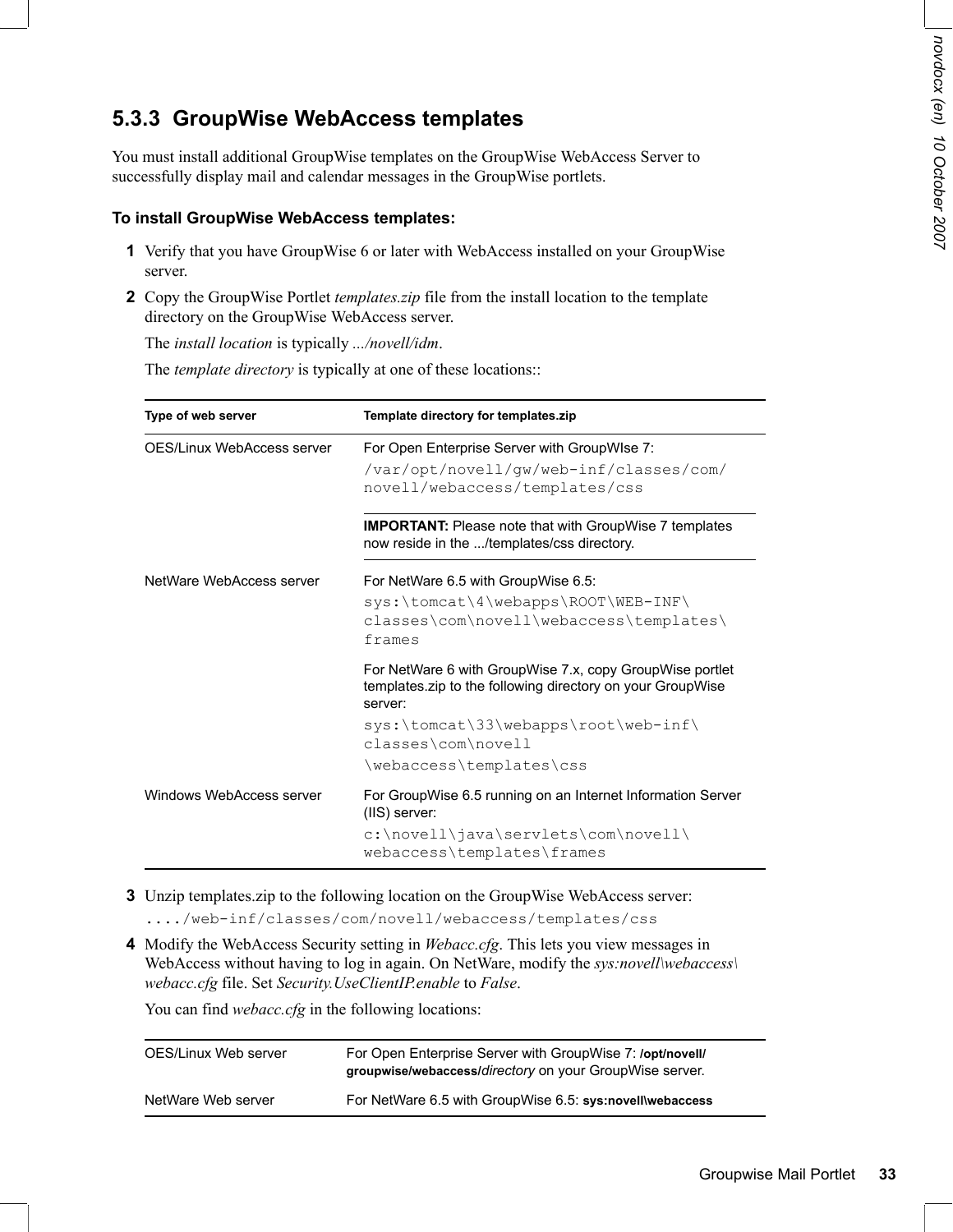Stop and restart the Tomcat instance that is hosting WebAccess.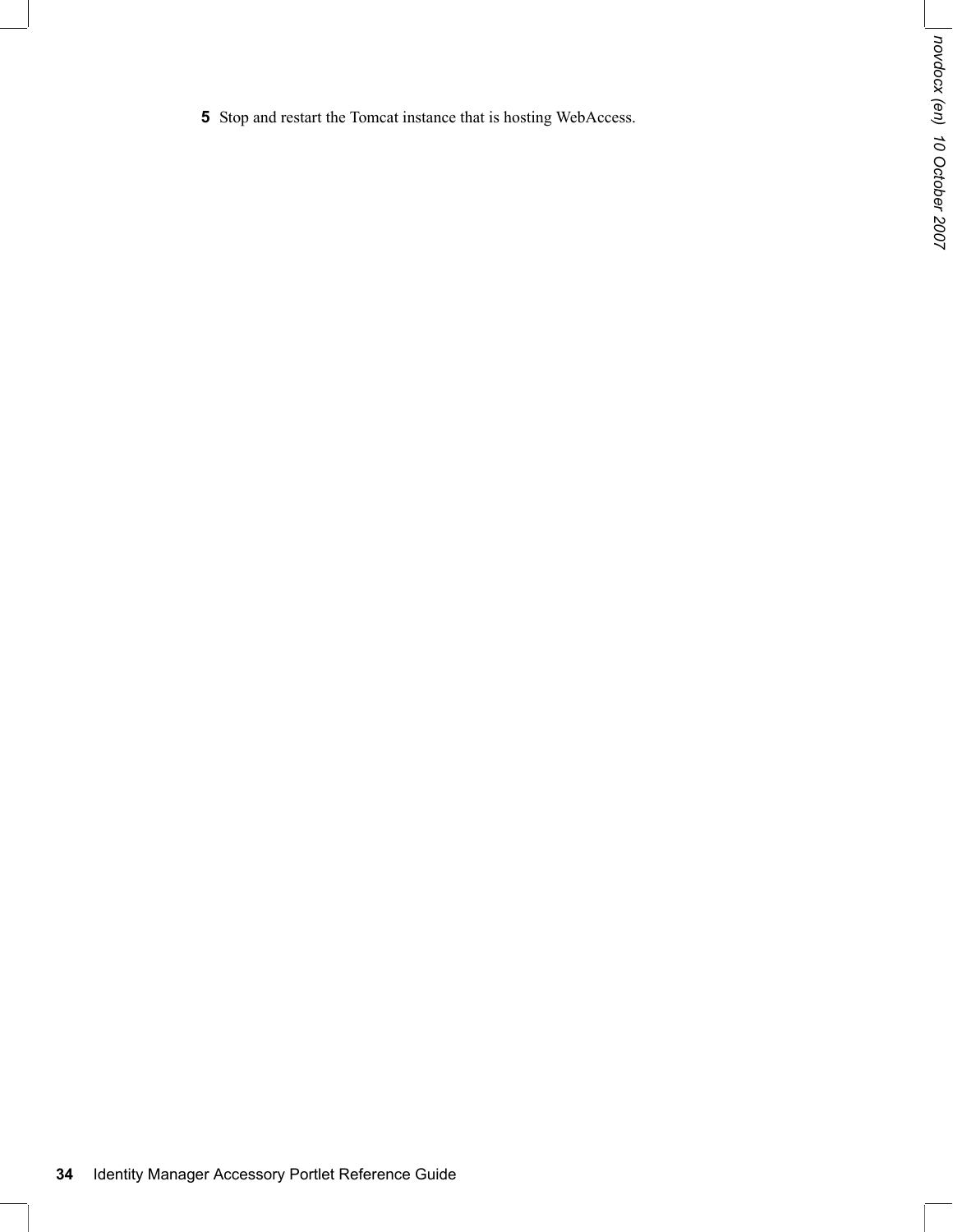# <span id="page-34-3"></span><span id="page-34-0"></span><sup>6</sup>**Groupwise WebAccess Portlet**

This chapter describes the *GroupWise Webaccess* portlet.

## <span id="page-34-1"></span>**6.1 About the GroupWise WebAccess portlet**

The GroupWise WebAccess portlet gives users access to GroupWise in their Web browsers. The portlet

- Authenticates to the GroupWise WebAccess product.
- Keeps the WebAccess session alive to GroupWise so that the WebAccess can display using an iFrame.

## <span id="page-34-2"></span>**6.2 Portlet preferences**

For each Groupwise WebAccess preference, specify a value and settings.

| <b>Preference settings</b> | <b>Description</b>                                                       |
|----------------------------|--------------------------------------------------------------------------|
| Hide                       | When Hide is checked, this preference is not visible at runtime.         |
| Required                   | When Required is checked, this preference must be set at runtime.        |
| Read Only                  | When Read Only is checked, this preference cannot be changed at runtime. |

You can set values for the following GroupWise WebAccess Content preferences:

| <b>Preference</b>                             | Value to specify                                                                                                                                                                                                                                                                          |
|-----------------------------------------------|-------------------------------------------------------------------------------------------------------------------------------------------------------------------------------------------------------------------------------------------------------------------------------------------|
| Fully qualified URL to GroupWise<br>WebAccess | Fully qualified URL to the GroupWise WebAccess Server. Your<br>portal and GroupWise server must be in the same DNS domain.<br>When you configure the portlet preference that is the http<br>address of your GroupWise WebAccess server you must use a<br>full DNS host name, for example: |
|                                               | GroupWise 6.5.x:<br>http://GWWebaccess.novell.com/servlet/<br>webacc.                                                                                                                                                                                                                     |
|                                               | GroupWise 7.0:<br>http://GWWebaccess.novell.com/qw/webacc                                                                                                                                                                                                                                 |
| Height (in pixels)                            | The height in pixels of inline frame (the height of a 640x480<br>frame would be 480).                                                                                                                                                                                                     |
| Width (in pixels)                             | The width in pixels (or %) of the inline frame (the width of a<br>640x480 frame would be 640). You can also use percentages<br>by using a percent at the end of the numeric value, for<br>example100%.                                                                                    |
| Margin Height (in pixels)                     | Specifies the amount of space to be left between the frame's<br>contents in its top and bottom margins                                                                                                                                                                                    |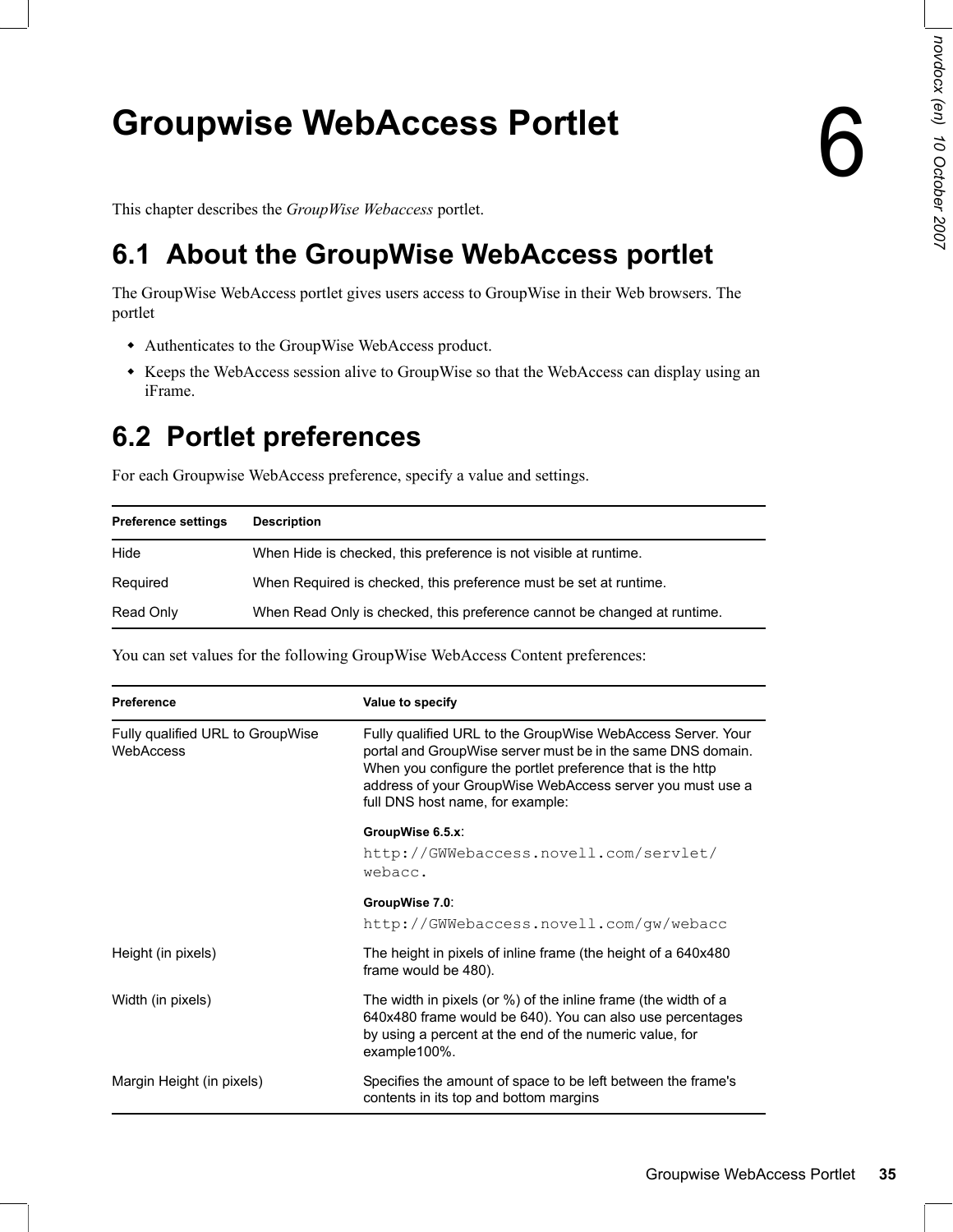| <b>Preference</b>          | Value to specify                                                                                                                                                                                                  |
|----------------------------|-------------------------------------------------------------------------------------------------------------------------------------------------------------------------------------------------------------------|
| Margin Width (in pixels)   | Specifies the amount of space to be left between the frame's<br>contents in its left and right margins                                                                                                            |
| Border?                    | Show border around the Web Access view                                                                                                                                                                            |
| Scrollbar?                 | Enable scrolling of content within the Web Access view                                                                                                                                                            |
| Username                   | The administrator who is enabling single sign-on can specify<br>one of the following values for the <b>Username</b> preference in the<br>GroupWise portlets:<br>$$$ {User/simpleid}<br>\${Application/login-user} |
| Password                   | The administrator who is enabling single sign-on can specify<br>the following value for the <b>Password</b> preference:                                                                                           |
|                            | \${Application/login-pass}                                                                                                                                                                                        |
| Non IFrame Support Message | Not all browsers support the IFrame HTML tag. This message<br>ID displays for browsers that do not support an IF rame control.<br>It can include HTML markup language.                                            |

## <span id="page-35-0"></span>**6.3 Special considerations**

This section describes special considerations for using the GroupWise portlets.

## <span id="page-35-1"></span>**6.3.1 Setting Domain Name**

If you are using GroupWise 6.5 or later, your portal and GroupWise server must be in the same DNS domain. When you configure the portlet preference that is the http address of your GroupWise WebAccess server, you must use a full DNS host name, for example http:// GWWebaccess.novell.com

If you are working with the portlet in a local environment, you can avoid error messages by setting up a local domain name as follows:

**1** Search your local file system for the HOSTS file for your TCP/IP subsystem. Typical locations for Linux, Netware, and Windows, respectively, include:

```
//etc/hosts (for Linux)
SYS:ETC\HOSTS (for Netware)
rootdrive:\WINNT\system32\drivers\etc\hosts (for Windows) 
rootdrive:\WINDOWS\system32\drivers\etc\hosts (for Windows)
```
**2** Add an entry in the HOSTS file to name your local host. Use a proper name in the same domain as your GroupWise server. Duplicate the entry 127.0.0.1 localhost and then replace localhost in the duplicate with hostname.*yourdomain*

For example: in the case of novell.com, this entry is:

127.0.0.1 localhost 127.0.0.1 *hostname*.novell.com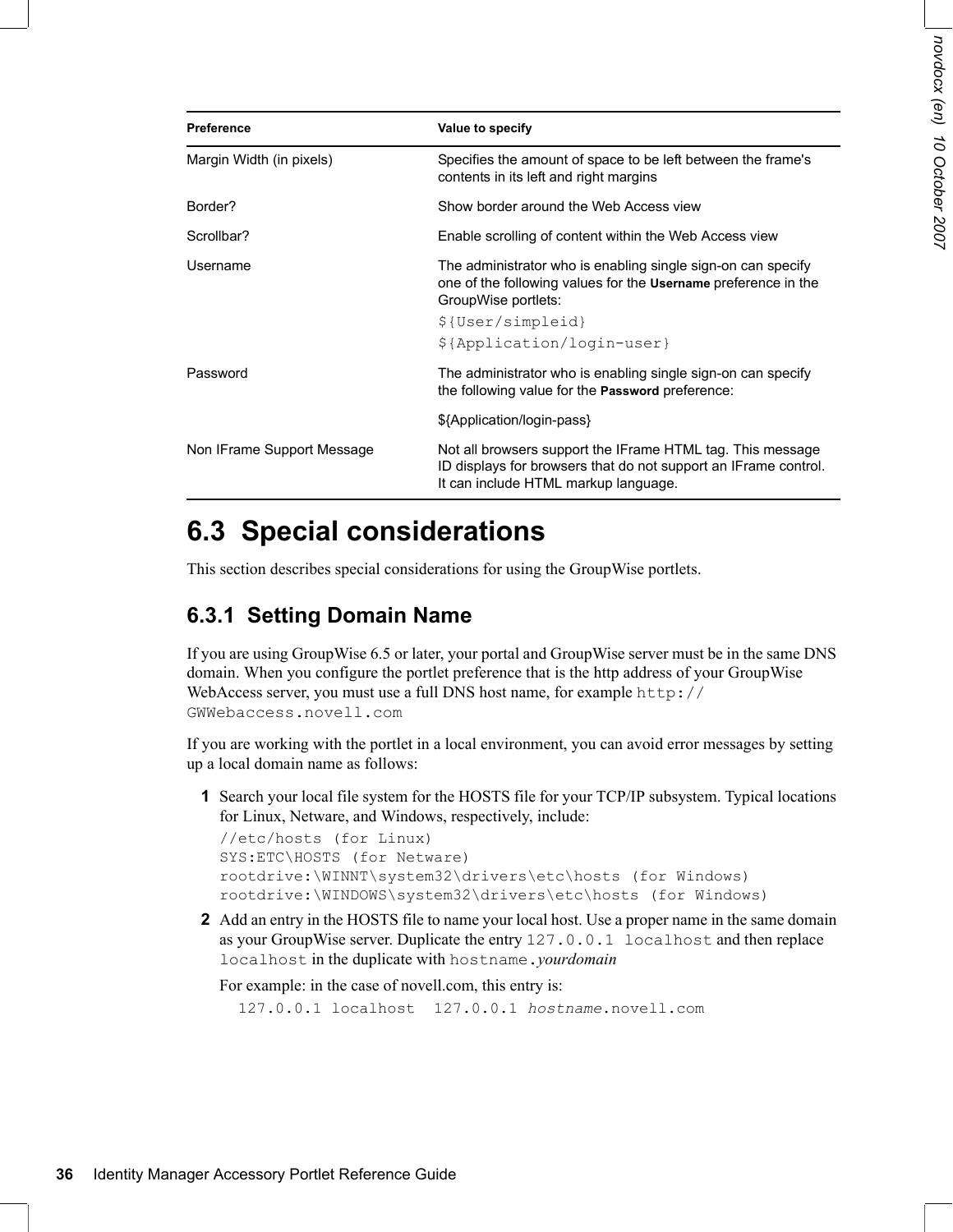#### **6.3.2 Enabling Single Sign-On**

To make this portlet easier for users to access, use *single sign-on*, which automatically authenticates users. To do so, use

- Either \${User/simpleid} or \${Application/login-user} for the *UserName*  preference
- \${Application/login-pass} for the *Password* preference

Then, *enable* single sign-on.

To enable portlet Single Sign On, do the following:

- **1** In the User Application, open the Administration tab and choose *Application Configuration*.
- **2** Select *Password Module Setup > Login*.
- **3** Click the radio button that enables SSO.

**NOTE:** Accessory portlets that allow single sign-on authentication based on passwords currently do not support single sign-on when SAML assertions are used for User Application authentication.

#### **6.3.3 GroupWise WebAccess templates**

You must install additional GroupWise templates on the GroupWise WebAccess Server to successfully display mail and calendar messages in the GroupWise portlets.

#### **To install GroupWise WebAccess templates:**

- **1** Verify that you have GroupWise 6 or later with WebAccess installed on your GroupWise server.
- **2** Copy the GroupWise Portlet *templates.zip* file from the install location to the template directory on the GroupWise WebAccess server.

The *install location* is typically *.../novell/idm*.

The *template directory* is typically at one of these locations:

| <b>Type of Web Server</b>  | Template directory for templates.zip                                                                                      |
|----------------------------|---------------------------------------------------------------------------------------------------------------------------|
| OES/Linux WebAccess server | For Open Enterprise Server with GroupWIse 7:<br>/var/opt/novell/qw/web-inf/classes/com/<br>novell/webaccess/templates/css |
|                            | <b>IMPORTANT:</b> Please note that with GroupWise 7 templates<br>now reside in the /templates/css directory.              |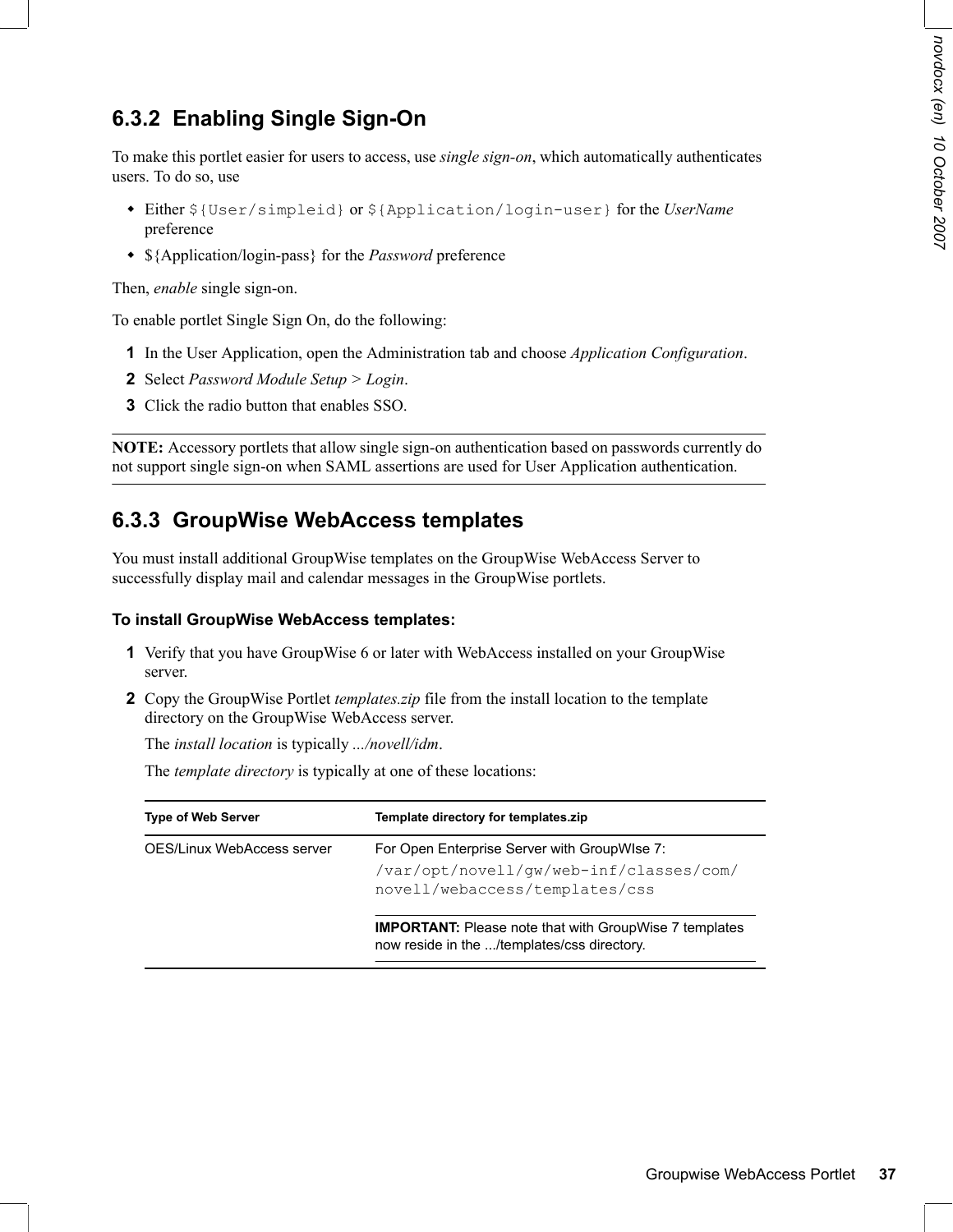| <b>Type of Web Server</b> | Template directory for templates.zip                                                                                                              |
|---------------------------|---------------------------------------------------------------------------------------------------------------------------------------------------|
| NetWare WebAccess server  | For NetWare 6.5 with GroupWise 6.5:<br>sys:\tomcat\4\webapps\ROOT\WEB-INF\<br>classes\com\novell\webaccess\templates\<br>frames                   |
|                           | For NetWare 6 with GroupWise 7.x, copy GroupWise portlet<br>templates zip to the following directory on your GroupWise<br>server:                 |
|                           | sys:\tomcat\33\webapps\root\web-inf\<br>classes\com\novell\webaccess\templates\<br>CSS                                                            |
| Windows WebAccess server  | For GroupWise 6.5 running on an Internet Information Server<br>(IIS) server:<br>c:\novell\java\servlets\com\novell\<br>webaccess\templates\frames |

- **3** Unzip templates.zip to the following location on the GroupWise WebAccess server: ..../web-inf/classes/com/novell/webaccess/templates/css
- **4** Modify the WebAccess Security setting in *Webacc.cfg*. This lets you view messages in WebAccess without having to log in again. On NetWare, modify the *sys:novell\webaccess\ webacc.cfg* file. Set *Security.UseClientIP.enable* to *False*.

You can find *webacc.cfg* in the following locations:

| OES/Linux Web server | For Open Enterprise Server with GroupWise 7: <i>lopt/novell/</i><br>groupwise/webaccess/directory on your GroupWise server. |
|----------------------|-----------------------------------------------------------------------------------------------------------------------------|
| NetWare Web server   | For NetWare 6.5 with GroupWise 6.5: sys:novell\webaccess                                                                    |

**5** Stop and restart the Tomcat instance that is hosting WebAccess.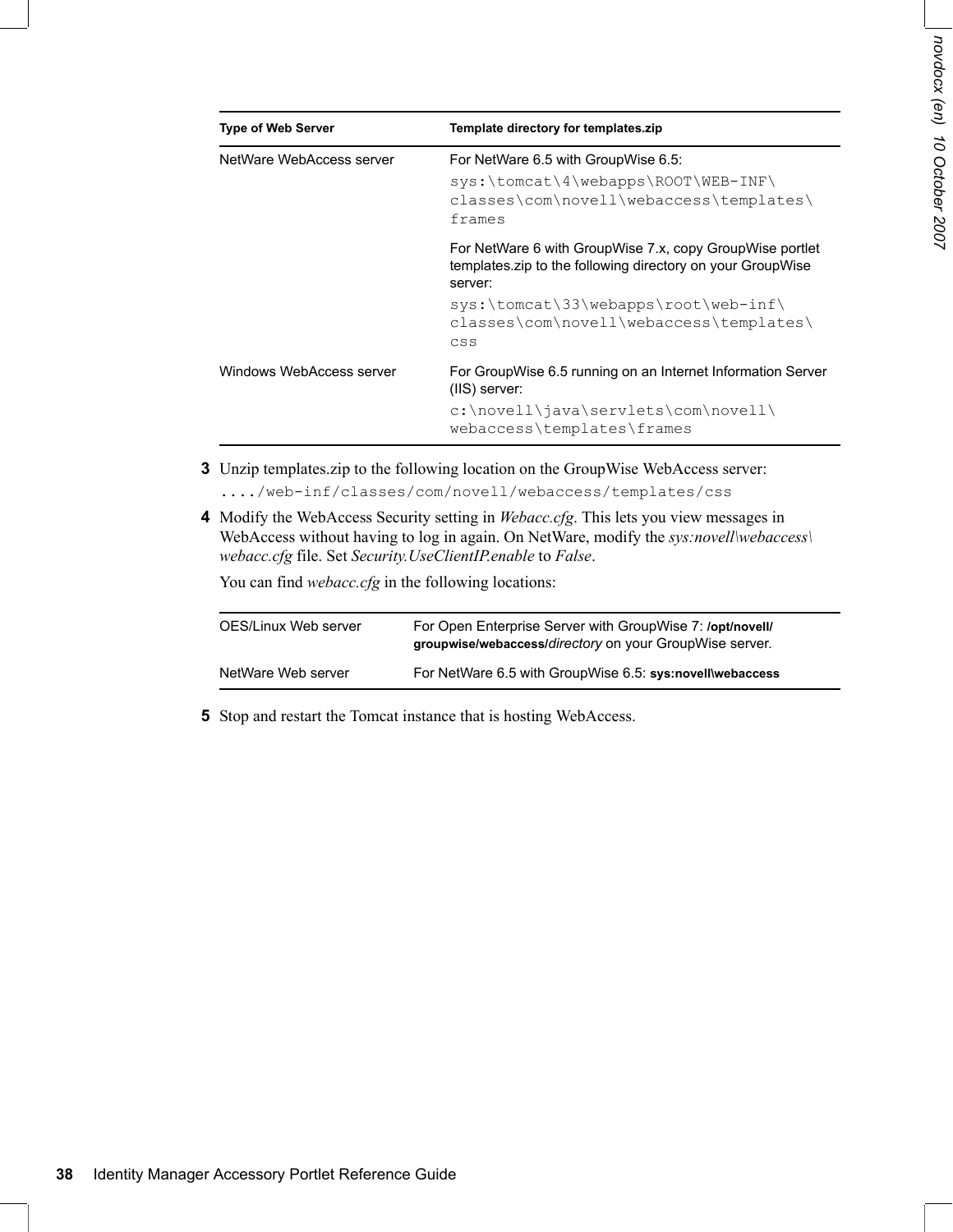# <sup>7</sup>**Notes Portlet**

This chapter describes the *Notes* portlet.

## **7.1 About the Notes portlet**

This portlet is a presentation view that lets you use a browser to access all your Lotus Notes features. These features include messages, calendars, personal information, and company information. Notes uses the Domino mail server, an architecture for e-mail, Web access, online calendaring, group scheduling, collaborative work spaces, and bulletin boards.

#### **7.2 Portlet preferences**

For each Notes preference, specify a value and settings.

| <b>Preference settings</b> | <b>Description</b>                                                       |
|----------------------------|--------------------------------------------------------------------------|
| Hide                       | When Hide is checked, this preference is not visible at runtime.         |
| Required                   | When Required is checked, this preference must be set at runtime.        |
| Read Only                  | When Read Only is checked, this preference cannot be changed at runtime. |

You can set values for the following Notes content preferences:

| <b>Preference</b>                   | Value to specify                                                                                                                                                                                                                                      |
|-------------------------------------|-------------------------------------------------------------------------------------------------------------------------------------------------------------------------------------------------------------------------------------------------------|
| Notes server DNS name or IP address | The name or IP address of the Notes Domino Server. This<br>address must be accessible from the client machine.                                                                                                                                        |
| Notes server HTTP Port              | The exposed HTTP Port of the Notes Domino Server. Also<br>specify a minimum and maximum in the range of acceptable<br>ports.                                                                                                                          |
| Protocol of the HTTP service        | The protocol used by the Domino Server for HTTP traffic (either<br>HTTP or HTTPS)                                                                                                                                                                     |
| Authorization type                  | Choose one of the following:                                                                                                                                                                                                                          |
|                                     | <b>Basic HTTP Authentication:</b> The browser displays an<br>authentication dialog when you log on to the Domino/<br>iNotes server, unless you also set the user name and<br>password in the Portlet Preferences Editor.                              |
|                                     | • Form-Based Authentication: The browser displays a form<br>when you log on to the Domino/iNotes server. You can<br>use the preference store to get the user name and<br>password. Then the browser can do a single sign-on<br>using the POST method. |
|                                     | See Section 7.3.1, "Basic Authentication and Microsoft Internet<br>Explorer Security Patch," on page 40 for important information.                                                                                                                    |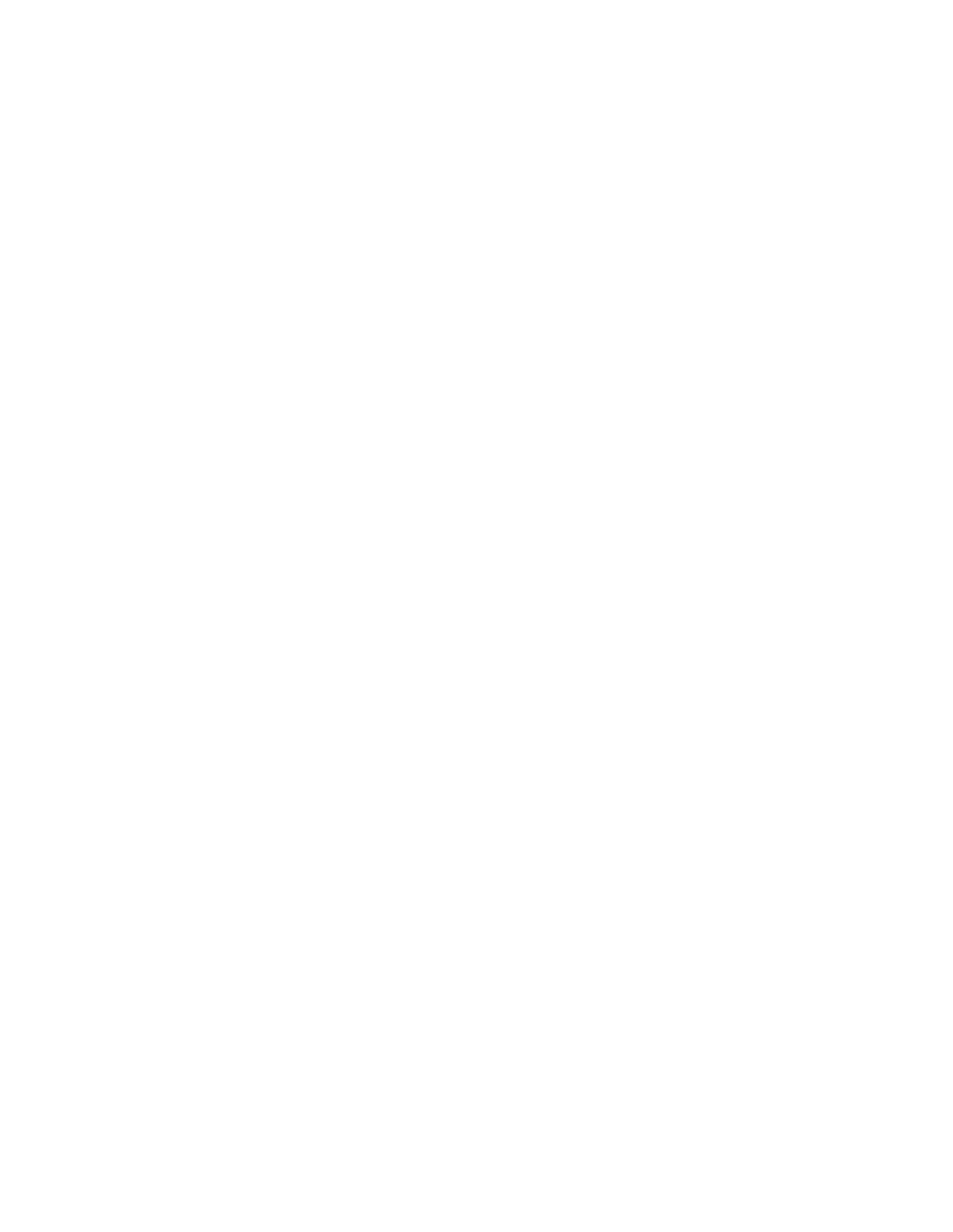# **Notes Portlet**

This chapter describes the Notes portlet.

## 7.1 About the Notes portlet

This portlet is a presentation view that lets you use a browser to access all your Lotus Notes features. These features include messages, calendars, personal information, and company information. Notes uses the Domino mail server, an architecture for e-mail, Web access, online calendaring, group scheduling, collaborative work spaces, and bulletin boards.

## 7.2 Portlet preferences

For each Notes preference, specify a value and settings.

| Preference settings | Description                                                             |  |
|---------------------|-------------------------------------------------------------------------|--|
| Hide                | When Hide is checked, this preference is not visible at runtime.        |  |
| <b>Required</b>     | When Required is checked, this preference must be set at runtime.       |  |
| <b>Read Only</b>    | When Read Only is checked, thip reference cannot be changed at runtime. |  |

You can set values for the following Notes content preferences:

| Preference                          | Value to specify                                                                                                                                                                                                                                   |
|-------------------------------------|----------------------------------------------------------------------------------------------------------------------------------------------------------------------------------------------------------------------------------------------------|
| Notes server DNS name or IP address | The name or IP address of the Notes Domino Server. This<br>address must be accessible from the client machine.                                                                                                                                     |
| <b>Notes server HTTP Port</b>       | The exposed HTTP Port of the Notes Domino Server. Also<br>specify a minimum and maximum in the range of acceptable<br>ports.                                                                                                                       |
| <b>Protocol of the HTTP service</b> | The protocol uslegithe Domino Server for HTTP traffic (either<br>HTTP or HTTPS)                                                                                                                                                                    |
| <b>Authorization type</b>           | Choose one of the following:                                                                                                                                                                                                                       |
|                                     | The browser displays an<br>◆ Basic HTP Authentication:<br>authentication dialog when you log on to the Domino/<br>iNotes server, unless you also set the user name and<br>password in the Portlet Preferences Editor.                              |
|                                     | ◆ Form-Based Authentication: The browser displays a form<br>when you log on to the Domino/iNotes server. ou can<br>use the preference store tget the user name and<br>password. Then the browser can do a single sign-on<br>using the POST method. |
|                                     | See Section 7.3.1, Basic Authentication and Microsoft Internet<br><b>Explorer Security Patch, on page 40or important information.</b>                                                                                                              |